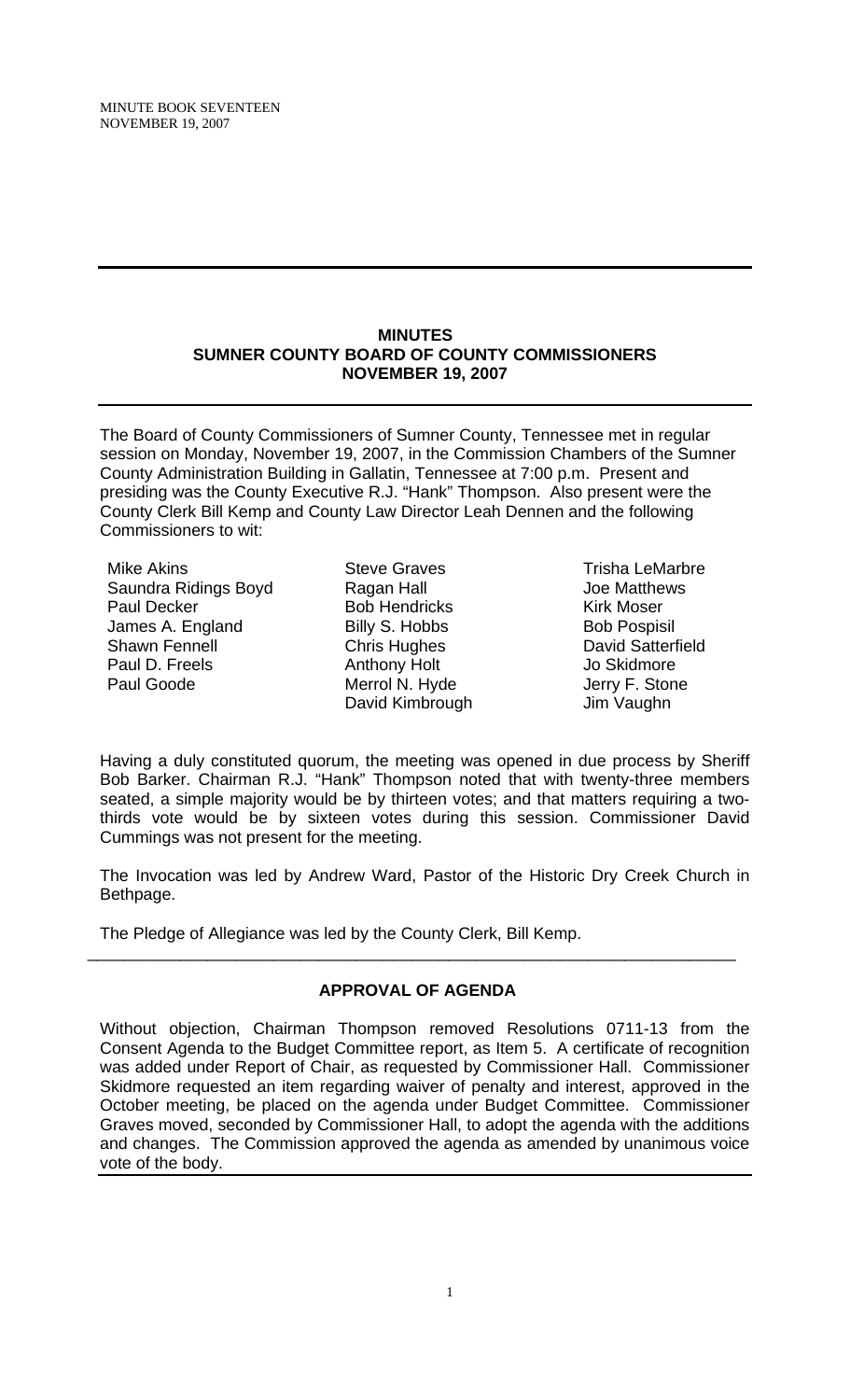# **APPROVAL OF MINUTES**

Clerk Kemp reported that he distributed an addition to the October 15, 2007 minutes, regarding Commission action during an Executive Session. The minutes for the meeting of this body held on October 15, 2007 and recorded in the office of the Clerk, Bill Kemp, were approved as amended by voice vote after Commissioner Skidmore made the motion, seconded by Commissioner Goode.

# **RECOGNITION OF THE PUBLIC**

 Chairman Thompson opened the floor to allow the public to speak concerning any matter on the agenda.

 Commissioner Akins moved, seconded by Commissioner Stone, to suspend the rules and allow one spokesperson to speak for five minutes regarding animal control issues.

The electronic vote was recorded in the following manner:

| Akins            |                | Fennell       |        | Hall         | Α |
|------------------|----------------|---------------|--------|--------------|---|
| Graves           | Y              | Satterfield   | Y      | Holt         |   |
| <b>Matthews</b>  | А              | Boyd          | N      | England      |   |
| <b>Hendricks</b> | Y              | Vaughn        | Y      | LeMarbre     | v |
| Moser            | A              | <b>Decker</b> |        | Hyde         |   |
| Hughes           | Y              | Kimbrough     | Y      | Goode        | N |
| Skidmore         | Y              | Freels        | Y      | <b>Stone</b> |   |
| <b>Hobbs</b>     | Y              | Pospisil      | N      |              |   |
| <b>SUSPEND</b>   | <b>Yes: 17</b> | No: 3         | Abs: 3 | 07:10 PM     |   |

Chairman Thompson declared the motion to suspend the rules approved by the necessary two-thirds vote.

Tom Grove of 198 Martin Chapel Road in Portland, and former Sumner County Planning Commission member, said that assessing \$750.00 per lot on new construction for road improvements was a great concern of his.

Suzanne Smallhammer in Bethpage spoke about her concerns about the animal control facility.

\_\_\_\_\_\_\_\_\_\_\_\_\_\_\_\_\_\_\_\_\_\_\_\_\_\_\_\_\_\_\_\_\_\_\_\_\_\_\_\_\_\_\_\_\_\_\_\_\_\_\_\_\_\_\_\_\_\_\_\_\_\_\_\_\_\_\_\_\_

With no one else wishing to speak, recognition of the public was closed.

# **REPORT OF THE CHAIR**

Commissioner Hobbs read the following resolution into the record:

# **A RESOLUTION IN MEMORY OF MR. BOB CULBREATH**

 **WHEREAS,** Mr. Bob Culbreath, a longtime resident and businessman of Sumner County, founded the Imperial Group which helped to aid the growth of our county and to bring more than four hundred jobs to this area; and

**WHEREAS,** Mr. Culbreath, through his diligent service and dedication to others, positively influenced the lives of countless people and by his efforts made our county a progressive and great place to live; and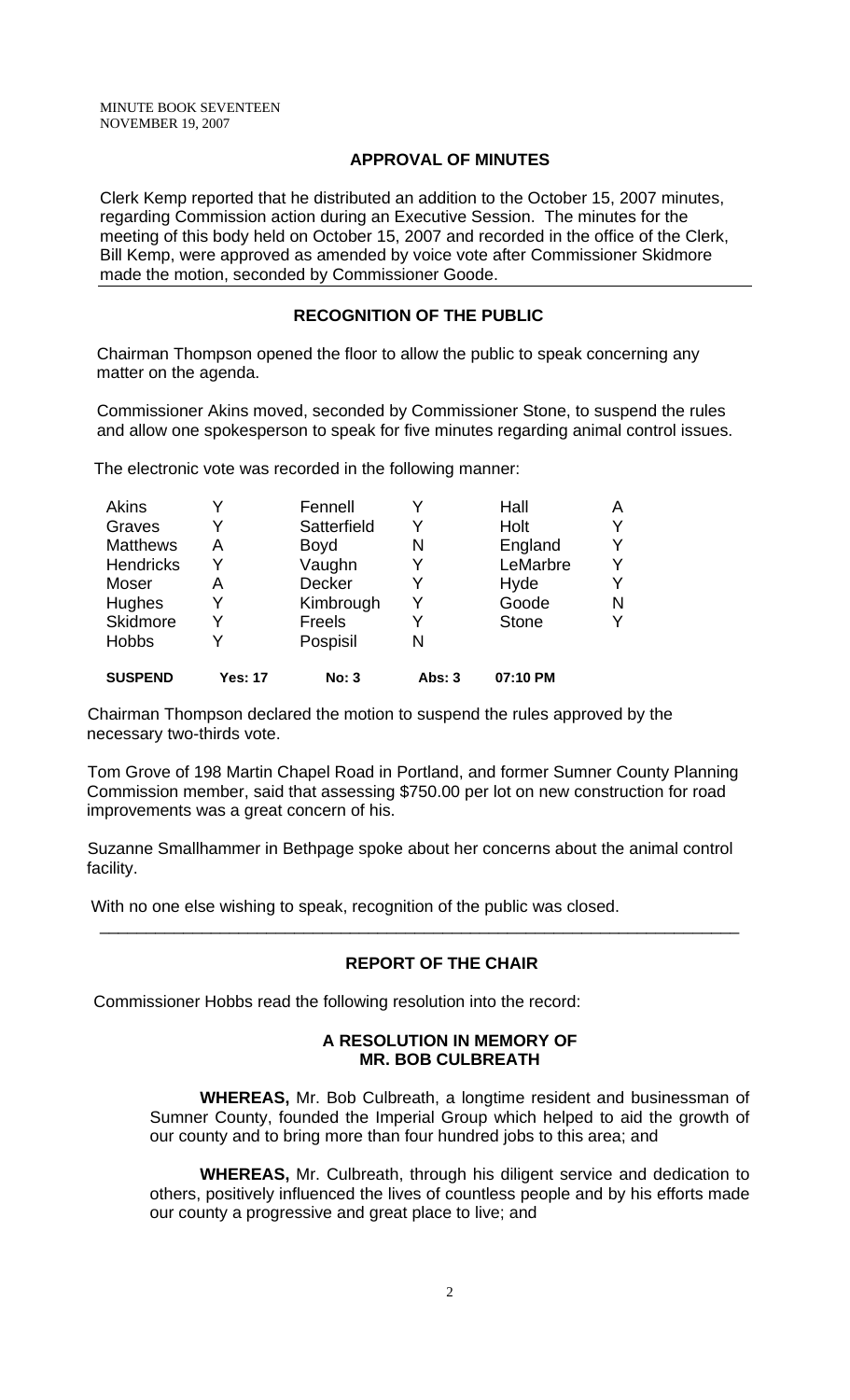**WHEREAS,** Mr. Culbreath was a respected citizen of Cottontown, a dedicated family man, a business pioneer, and worked so hard to improve the quality of life for everyone.

**NOW, THEREFORE, BE IT RESOLVED** by the Sumner County Board of County Commissioners meeting in regular session on this the  $19<sup>th</sup>$  day of November, 2007 that this body does hereby express its appreciation and gratitude for the many years of service and dedication of Mr. Bob Culbreath and this body further expresses its sympathy to the family of Mr. Bob Culbreath for their great loss; and

**BE IT FURTHER RESOLVED** that this resolution shall be spread on the minutes of this body and the Clerk is to furnish a copy of this resolution to the family of Mr. Bob Culbreath.

Upon motion of Commissioner Hobbs, seconded by Commissioner Pospisil, the Commission voted to approve the certificate honoring Mr. Culbreath in memoriam.

\_\_\_\_\_\_\_\_\_\_\_\_\_\_\_\_\_\_\_\_\_\_\_\_\_\_\_\_\_\_\_\_\_\_\_\_\_\_\_\_\_\_\_\_\_\_\_\_\_\_\_\_\_\_\_\_\_\_\_\_\_\_\_\_\_\_\_\_\_\_\_\_\_\_

Commissioner Fennell read the following resolution into the record:

# **A RESOLUTION IN MEMORY OF MR. BILL BLACK**

 **WHEREAS,** Mr. Bill Black served as a County Commissioner for the First District of Sumner County for twelve years and was active in numerous committees and organizations within the county, and through his diligent service and dedication, made a positive contribution to the lives of countless citizens of Sumner County; and

**WHEREAS,** Mr. Black was a member on numerous committees in county government including the Conflicts of Interest Committee, the Veterans Service Officer Committee, Budget Committee, the Highway Commission, the Beer Board, the Elderly Tax Relief Committee, and the Delinquent Tax Committee; and

**WHEREAS,** Mr. Black was a zealous crusader for the rights of his constituents as well as all citizens of our county and by his efforts, our county and all who knew him were positively affected.

**NOW, THEREFORE, BE IT RESOLVED** by the Sumner County Board of County Commissioners meeting in regular session on this the  $19<sup>th</sup>$  day of November, 2007 that this body does hereby express its appreciation and gratitude for the many years of service and dedication of Mr. Bill Black and this body further expresses its sympathy to the family of Mr. Bill Black for their great loss; and

**BE IT FURTHER RESOLVED** that this resolution shall be spread on the minutes of this body and the Clerk is to furnish a copy of this resolution to the family of Mr. Bill Black.

Upon motion of Commissioner Fennell, seconded by Commissioner Akins, the Commission voted to approve the certificate honoring Mr. Black in memoriam.

\_\_\_\_\_\_\_\_\_\_\_\_\_\_\_\_\_\_\_\_\_\_\_\_\_\_\_\_\_\_\_\_\_\_\_\_\_\_\_\_\_\_\_\_\_\_\_\_\_\_\_\_\_\_\_\_\_\_\_\_\_\_\_\_\_\_\_\_\_\_\_\_\_\_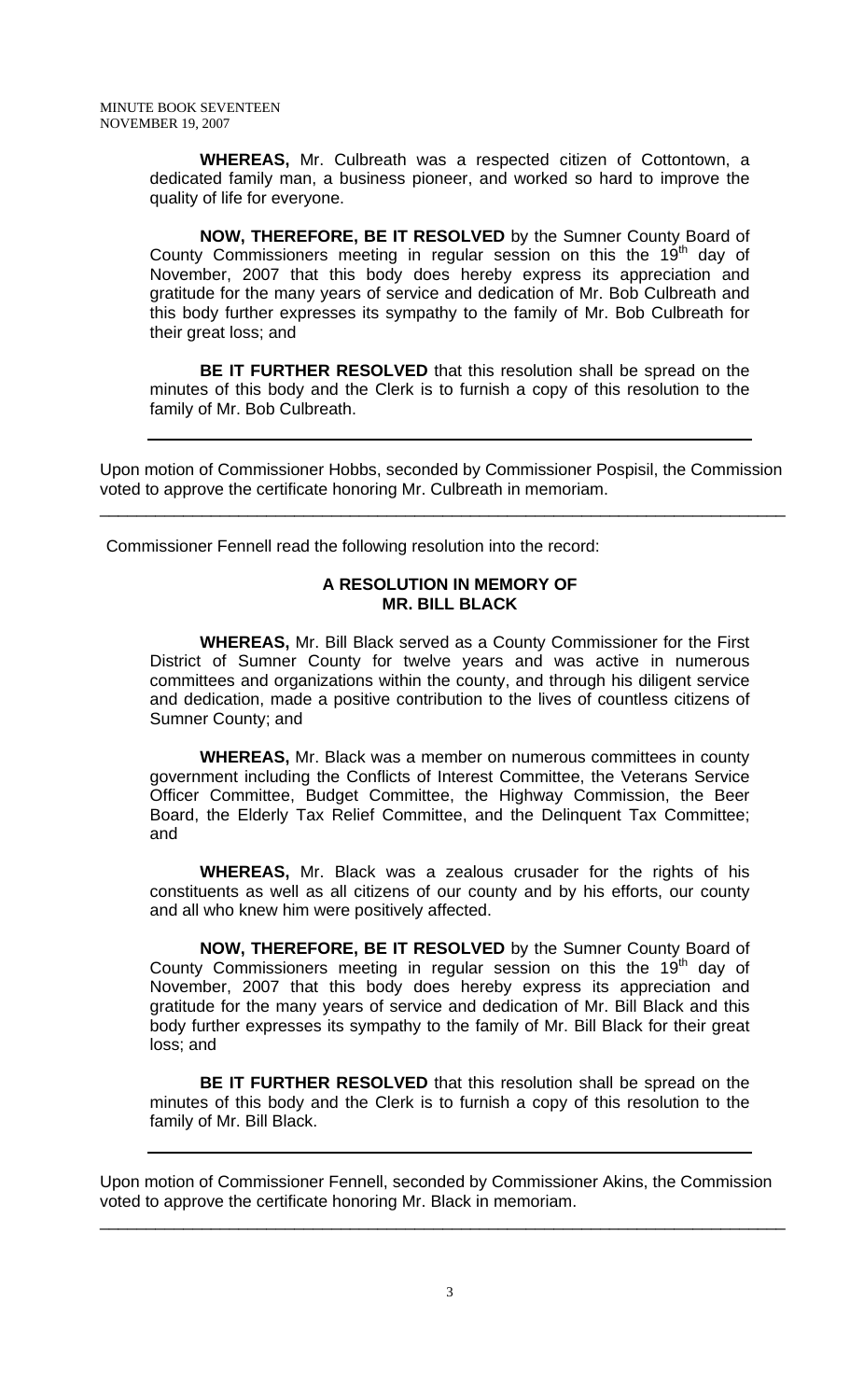Commissioner Graves read the following resolution into the record:

#### **A RESOLUTION HONORING BETHPAGE ELEMENTARY SCHOOL**

 **WHEREAS,** the Bethpage Elementary School, after receiving all A's in both "Achievement and "Value Added" on their 2006-2007 report card, was considered for the Blue Ribbon Schools Award; and

**WHEREAS,** to be considered for the Blue Ribbons Schools Award a school must achieve in the top 10 percent of schools in the state in the school's grade category as measured by state tests of reading and mathematics; and

**WHEREAS,** the Bethpage Elementary School, both its faculty and staff, should be commended for the distinctive guidance and direction to the students and future leadership of Sumner County and the students should be congratulated for their outstanding efforts.

**NOW, THEREFORE, BE IT RESOLVED** by the Sumner County Board of County Commissioners meeting in regular session on this the  $19<sup>th</sup>$  day of November, 2007 that this body does hereby recognize and commend the Bethpage Elementary School for their dedication and commitment; and

**BE IT FURTHER RESOLVED** that this resolution shall be spread on the minutes of this body and the Clerk is to furnish a copy of this resolution to the Bethpage Elementary School.

Upon motion of Commissioner Graves, seconded by Commissioner Satterfield, the Commission voted to approve the certificate honoring Bethpage Elementary School.

Commissioner Hall read the following resolution into the record:

#### **A RESOLUTION HONORING MS. BETTYE GLOVER**

\_\_\_\_\_\_\_\_\_\_\_\_\_\_\_\_\_\_\_\_\_\_\_\_\_\_\_\_\_\_\_\_\_\_\_\_\_\_\_\_\_\_\_\_\_\_\_\_\_\_\_\_\_\_\_\_\_\_\_\_\_\_\_\_\_\_\_\_\_\_\_\_\_\_

 **WHEREAS,** Ms. Bettye Glover should be commended for her countless efforts to instill a consciousness of our heritage and environment through such efforts as serving as the President of both the Cumberland Valley Civil War Heritage Group and the Highland Rim Historical Society; and

**WHEREAS,** Ms. Glover was recently responsible for Portland's award of a National Parks Service Grant to provide a master plan for Portland's Greenways and Trails System and a Tennessee Wars Commission Grant to provide maintenance for the Cold Springs School Museum; and

**WHEREAS,** Ms. Glover by the giving of her time and talents, has contributed distinctive guidance and direction to the citizens and leadership of Sumner County and through her efforts has helped to save the rich history of our county.

**NOW, THEREFORE, BE IT RESOLVED** by the Sumner County Board of County Commissioners meeting in regular session on this the  $19<sup>th</sup>$  day of November, 2007 that this body does hereby recognize and commend Ms. Bettye Glover for her dedication and service to the citizens and government of Sumner County; and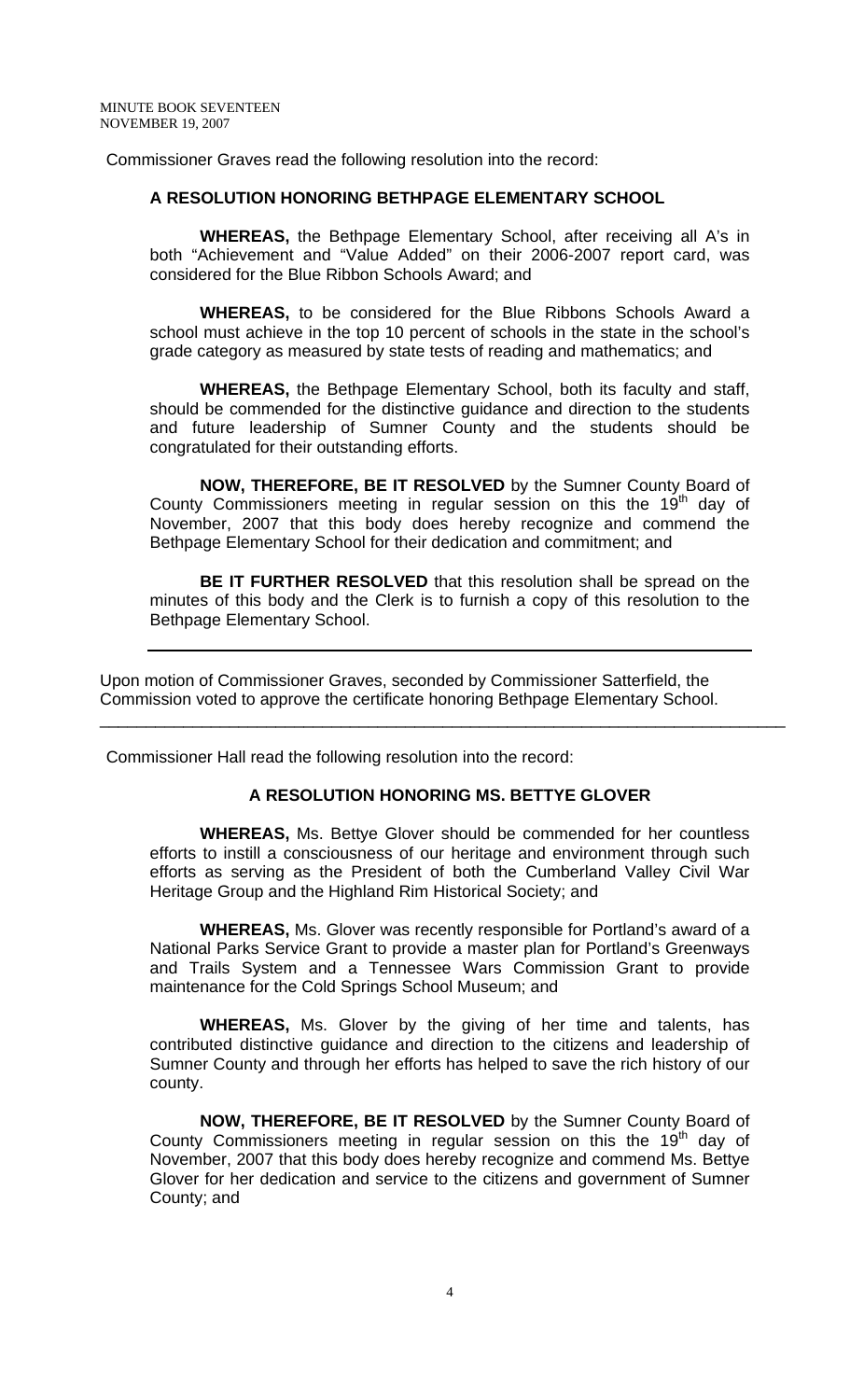**BE IT FURTHER RESOLVED** that this resolution shall be spread on the minutes of this body and the Clerk is to furnish a copy of this resolution to Ms. Bettye Glover.

Upon motion of Commissioner Hall, seconded by Commissioner Matthews, the Commission voted to approve the certificate honoring Mrs. Glover.

\_\_\_\_\_\_\_\_\_\_\_\_\_\_\_\_\_\_\_\_\_\_\_\_\_\_\_\_\_\_\_\_\_\_\_\_\_\_\_\_\_\_\_\_\_\_\_\_\_\_\_\_\_\_\_\_\_\_\_\_\_\_\_\_\_\_\_\_\_\_\_\_\_\_

Commissioner Hall read the following resolution into the record:

#### **A RESOLUTION HONORING MR. TOM GROVES**

 **WHEREAS,** Mr. Tom Groves, has been a member of the Sumner County Planning Commission for the past fourteen years and during his tenure was instrumental in helping to plan and organize the enormous growth that has arrived in our county; and

**WHEREAS,** Mr. Groves, by giving of his time and talents, has contributed distinctive guidance and direction to the citizens and leadership of Sumner County; and

**WHEREAS**, Mr. Groves demonstrated civic-mindedness and commitment to serve the citizens of Sumner County by his long standing commitment to aiding the zoning and growth issues of our county.

**NOW, THEREFORE, BE IT RESOLVED** by the Sumner County Board of County Commissioners meeting in regular session on this the  $19<sup>th</sup>$  day of November, 2007 that this body does hereby recognize and commend Mr. Tom Groves for his dedication and service to the citizens and government of Sumner County; and

**BE IT FURTHER RESOLVED** that this resolution shall be spread on the minutes of this body and the Clerk is to furnish a copy of this resolution to Mr. Tom Groves.

Upon motion of Commissioner Hall, seconded by Commissioner Holt, the Commission voted to approve the certificate honoring Mr. Grove.

\_\_\_\_\_\_\_\_\_\_\_\_\_\_\_\_\_\_\_\_\_\_\_\_\_\_\_\_\_\_\_\_\_\_\_\_\_\_\_\_\_\_\_\_\_\_\_\_\_\_\_\_\_\_\_\_\_\_\_\_\_\_\_\_\_\_\_\_\_\_

\_\_\_\_\_\_\_\_\_\_\_\_\_\_\_\_\_\_\_\_\_\_\_\_\_\_\_\_\_\_\_\_\_\_\_\_\_\_\_\_\_\_\_\_\_\_\_\_\_\_\_\_\_\_\_\_\_\_\_\_\_\_\_\_\_\_\_\_\_

Chairman Thompson recognized Mayor of Portland Ken Wilbur who presented a proclamation from the City of Portland honoring the service of County Executive Thompson. Mayor Wilbur declared November 19 through November 30 as Hank Thompson appreciation days.

Clerk Kemp read the following notice into the record:

#### **PUBLIC NOTICE**

There will be a Public Hearing before the Sumner County Commission on November 19, 2007, at 7:00 p.m. in the Sumner County Administration Building Commission Chambers located at 355 N. Belvedere Drive, Gallatin, TN.

Bruce Rainey is requesting to have the property located on Jenkins Lane, Hendersonville, TN., rezoned from Residential A to a Low Density and a Medium Density Residential Planned Unit Development. Subject property is located on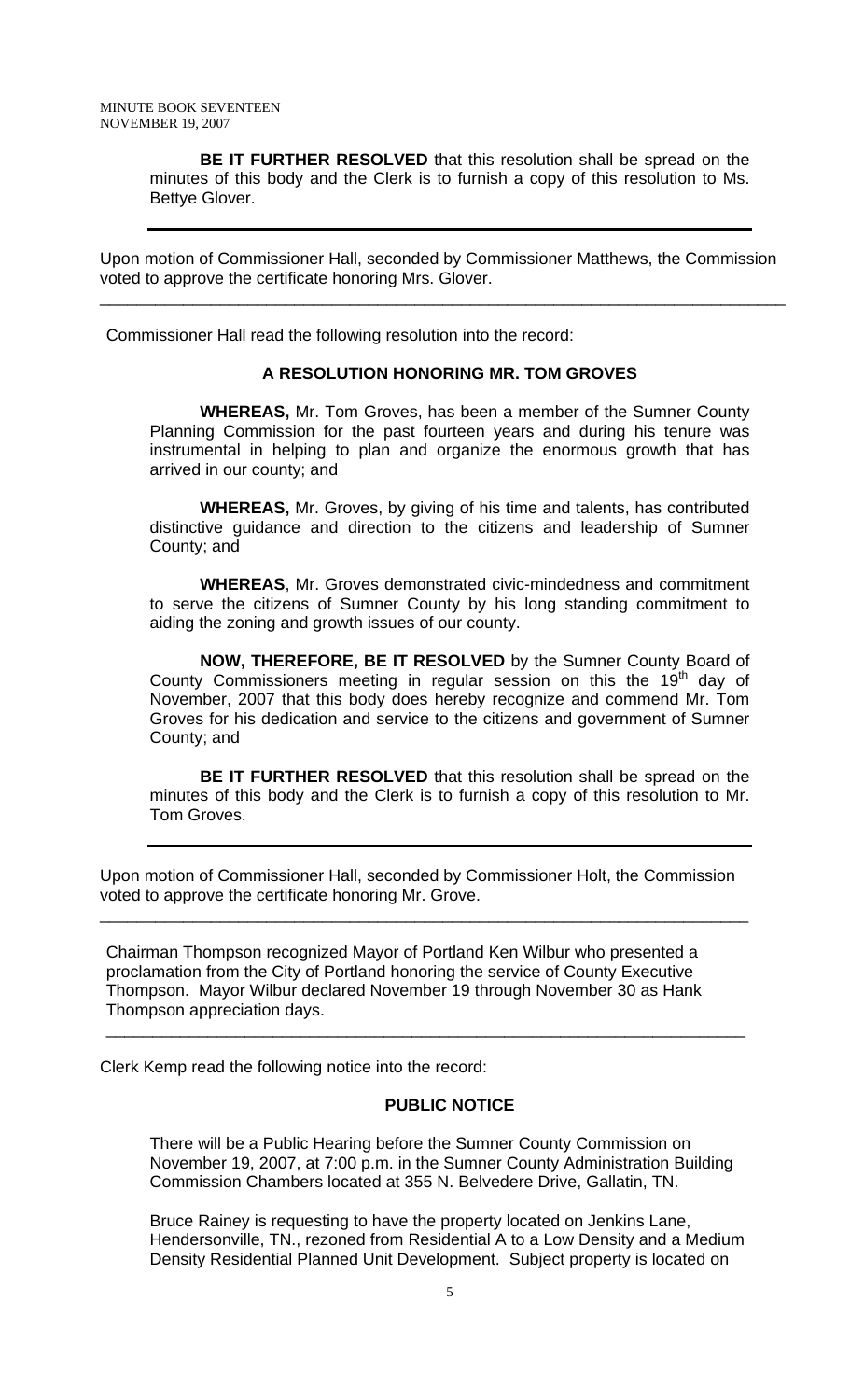Jenkins Lane, contains 109 Acres, 272 proposed units, is on Tax Map 124, Parcel 43 P/O, and is zoned Residential A.

A copy of this request is on file in the Sumner County Planning Office which is located in Room 208 at the Sumner County Administration Building, 355 N. Belvedere Drive, Gallatin, TN.

Anyone having an interest, desiring to comment or ask questions concerning this request is invited to attend this meeting or call the Sumner County Planning Office at (615) 451-6097.

\_\_\_\_\_\_\_\_\_\_\_\_\_\_\_\_\_\_\_\_\_\_\_\_\_\_\_\_\_\_\_\_\_\_\_\_\_\_\_\_\_\_\_\_\_\_\_\_\_\_\_\_\_\_\_\_\_\_\_\_\_\_\_\_

Chairman Thompson declared the Public Hearing open.

Gabe Fairchild of 1115 Jenkins Lane voiced opposition to passage of the rezoning request. His concern was that infrastructure support in the area was insufficient.

Bruce Rainey, developer and designer of the property, stated there was one correction in the plan, regarding his offer to pay a sum of dollars toward transportation infrastructure, as the development progressed. The payment schedule was to be 50 percent with the recording of Phase I and 50 percent in either Phase II or III. The other correction in the plan was on a medium density lot setback on the side yard of eightfoot, instead of five-foot. Mr. Rainey stated that fire protection was addressed by meeting with the Board of Directors of the Shackle Island Volunteer Fire Department. An agreement for homeowners to be mandatory members of the fire district was reached.

Chairman Thompson declared the Public Hearing closed.

Commissioner Holt moved, seconded by Commissioner Skidmore, to approve the following resolution:

#### **0711-01 A RESOLUTION APPROVING A ZONING RECLASSIFICATION FROM A RA TO A LOW DENSITY RESIDENTIAL PLANNED UNIT DEVELOPMENT AND A MEDUIM DENSITY RESIDENTIAL PLANNED UNIT DEVELOPMENT, "CRUTCHER STATION" LOCATED ON JENKINS LANE, TAX MAP 124, PARCEL 43, CONTAINING 109 ACRES, 272 LOTS**

 **BE IT RESOLVED** by the Sumner County Board of County Commissioners meeting in regular session on this the  $19<sup>th</sup>$  day of November, 2007 that this body hereby approves a zoning reclassification from a RA to a Low Density Residential Planned Unit Development and a Medium Density Residential Planned Unit Development, 109 acres, "Crutcher Station" located on Jenkins Lane, Tax Map 124, Parcel 43, containing 272 lots.

\_\_\_\_\_\_\_\_\_\_\_\_\_\_\_\_\_\_\_\_\_\_\_\_\_\_\_\_\_\_\_\_\_\_\_\_\_\_\_\_\_\_\_\_\_\_\_\_\_\_\_\_\_\_\_\_\_\_\_\_\_\_\_\_

Commissioner Holt reported that Mr. Rainey donated several acres to the Sumner County Greenway system. Commissioner Goode stated that he had potential conflict of interest but would vote his conscience. Commissioner Hall noted that he has a conflict of interest and would abstain from the vote, as he did in the Planning Commission.

The electronic vote was recorded in the following manner:

| Akins            | Fennell       | Hall     |  |
|------------------|---------------|----------|--|
| Graves           | Satterfield   | Holt     |  |
| <b>Matthews</b>  | <b>Boyd</b>   | England  |  |
| <b>Hendricks</b> | Vaughn        | LeMarbre |  |
| Moser            | <b>Decker</b> | Hyde     |  |
| Hughes           | Kimbrough     | Goode    |  |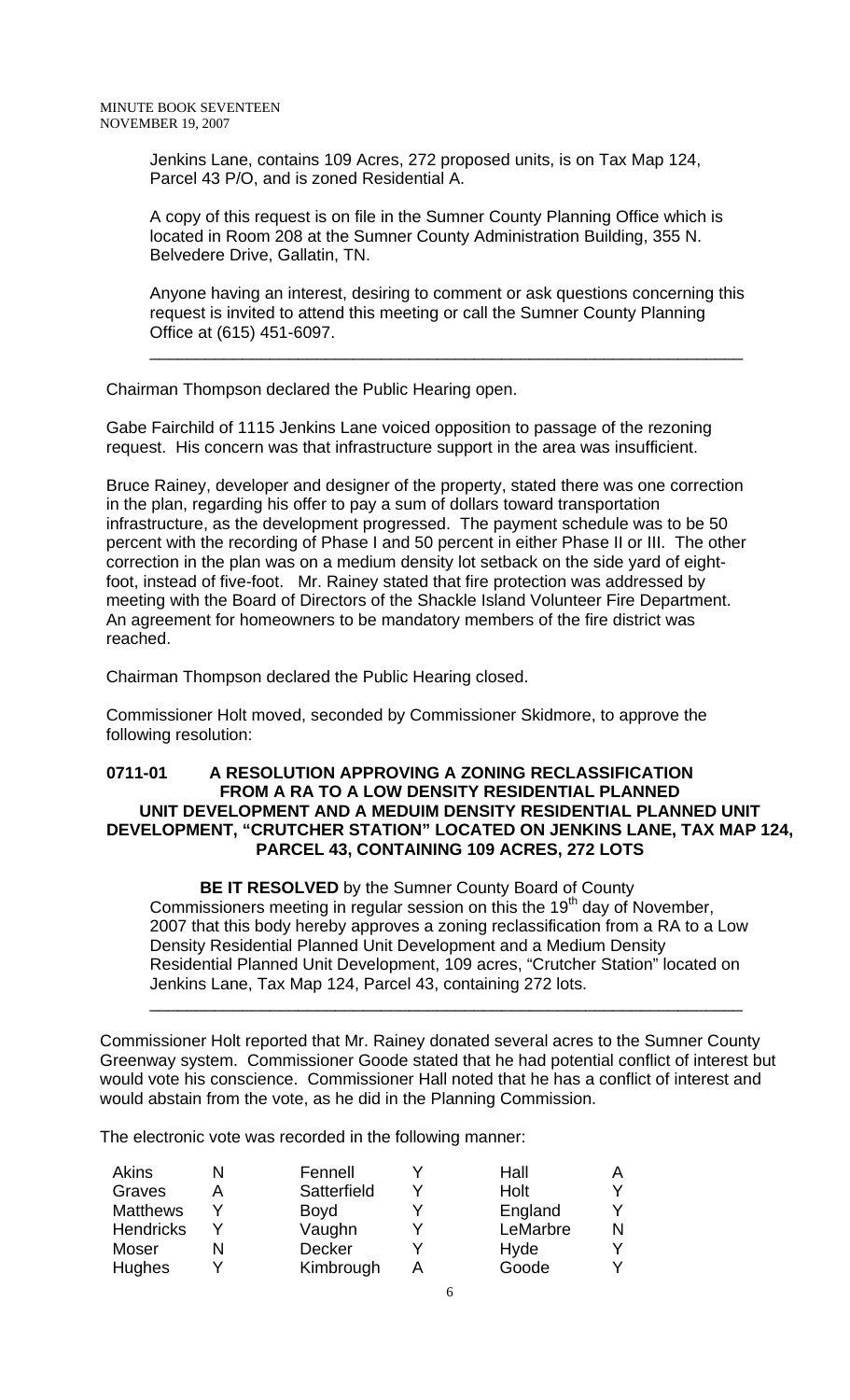| Skidmore  |     | Freels     | А | <b>Stone</b> |  |
|-----------|-----|------------|---|--------------|--|
| Hobbs     |     | Pospisil   |   |              |  |
| _ _ _ _ _ | - - | __<br>$ -$ |   | __           |  |

**0711-01 Yes: 16 No: 3 Abs: 4 07:49 PM**

Chairman Thompson declared the Resolution 0711-01 approved by the body.

Commissioner Fennell introduced the following resolution and moved for approval; Commissioner Vaughn seconded the motion.

\_\_\_\_\_\_\_\_\_\_\_\_\_\_\_\_\_\_\_\_\_\_\_\_\_\_\_\_\_\_\_\_\_\_\_\_\_\_\_\_\_\_\_\_\_\_\_\_\_\_\_\_\_\_\_\_\_\_\_\_\_\_\_\_\_\_\_\_\_\_\_

#### **0711-02 A RESOLUTION AUTHORIZING A GIFT TO LARRY WILLIAMS OF HIS SERVICE REVOLVER AND BADGE AS ADDITIONAL COMPENSATION FOR HIS SERVICES RENDERED TO SUMNER COUNTY**

**BE IT RESOLVED** by the Sumner County Board of County Commissioners meeting in regular session on this the 19<sup>th</sup> day of November, 2007 that this body hereby authorizes the gift to Larry Williams of his service revolver (Serial No. BER041757M) and badge as additional compensation for his outstanding commitment and service to the citizens of Sumner County.

\_\_\_\_\_\_\_\_\_\_\_\_\_\_\_\_\_\_\_\_\_\_\_\_\_\_\_\_\_\_\_\_\_\_\_\_\_\_\_\_\_\_\_\_\_\_\_\_\_\_\_\_\_\_\_\_\_\_\_\_\_\_\_\_

The motion carried upon unanimous voice vote of the body.

Commissioner Vaughn introduced the following resolution and moved for approval; Commissioner Fennell seconded the motion.

#### **0711-03 A RESOLUTION AUTHORIZING A GIFT TO JERRY KEITH OF HIS BADGE AS ADDITIONAL COMPENSATION FOR HIS SERVICES RENDERED TO SUMNER COUNTY**

\_\_\_\_\_\_\_\_\_\_\_\_\_\_\_\_\_\_\_\_\_\_\_\_\_\_\_\_\_\_\_\_\_\_\_\_\_\_\_\_\_\_\_\_\_\_\_\_\_\_\_\_\_\_\_\_\_\_\_\_\_\_\_\_\_\_\_\_\_

 **BE IT RESOLVED** by the Sumner County Board of County Commissioners meeting in regular session on this the  $19<sup>th</sup>$  day of November, 2007 that this body hereby authorizes the gift to Jerry Keith of his badge as additional compensation for his outstanding commitment and service to the citizens of Sumner County.

\_\_\_\_\_\_\_\_\_\_\_\_\_\_\_\_\_\_\_\_\_\_\_\_\_\_\_\_\_\_\_\_\_\_\_\_\_\_\_\_\_\_\_\_\_\_\_\_\_\_\_\_\_\_\_\_\_\_\_\_\_\_\_\_

The motion carried upon unanimous voice vote of the body.

# **REPORT FROM COUNTY OFFICIALS**

\_\_\_\_\_\_\_\_\_\_\_\_\_\_\_\_\_\_\_\_\_\_\_\_\_\_\_\_\_\_\_\_\_\_\_\_\_\_\_\_\_\_\_\_\_\_\_\_\_\_\_\_\_\_\_\_\_\_\_\_\_\_\_\_\_\_\_\_\_

 By motion of Commissioner Satterfield, seconded by Commissioner Akins, the commissioners approved unanimously the filing as received of the following reports: County Investments, County General Fund, County Debt Service Fund, County Highway Fund, County Capital Outlay Fund, School General Purpose Fund, School Federal Projects Fund, School Food Service Fund, Employee Health Insurance Trust Fund, Employee Dental Insurance Trust Fund, Casualty Insurance Trust Fund, County Trustee Funds, Special Reports: County Dental Insurance Claim Payments, County Health Insurance Claim Payments, County Property Tax Collections, County EMS Billing/Collections/Balances, County Sales Tax Collections, County Wheel Tax Collections, County Tax Rates/Property Values and County School Loan Program Rates. Approval of the filing of these records does not certify to the accuracy of the documents.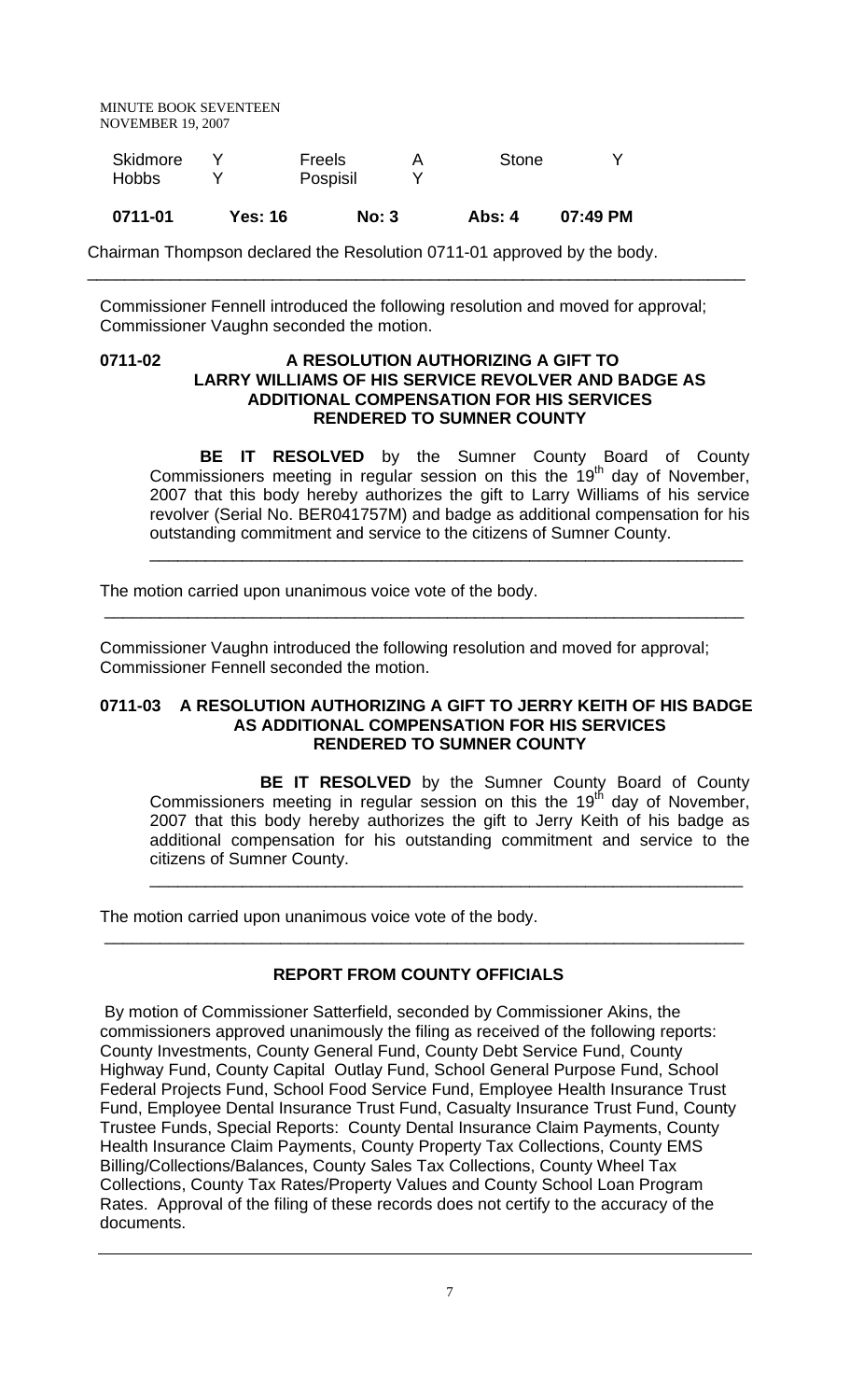Chairman Thompson introduced the following resolution:

#### **0711-NOT A RESOLUTION TO APPROVE AND ACCEPT APPLICATIONS FOR NOTARY PUBLIC POSITIONS AND PERSONAL SURETY GUARANTORS**

 **WHEREAS,** according to the law of the State of Tennessee, an individual must apply for the office of notary public in the county of residence, or of their principal place of business; and

 **WHEREAS**, state statute requires personal sureties making bonds for notaries publics to be approved by the Sumner County Commission; and

 **WHEREAS,** said applicant must be approved by the County Commission assembled; and

 **WHEREAS,** Bill Kemp, Sumner County Clerk, has certified according to the records of his office that the persons named on the attached listing labeled "SUMNER COUNTY NOTARY PUBLIC APPLICATIONS and SURETY GUARANTORS" have duly applied for the positions so sought; and

#### **BE IT FURTHER RESOLVED THAT THIS TAKE EFFECT FROM AND AFTER PASSAGE.**

ATKINSON, JANICE ELAINE BAGGETT, ROBIN MONIQUE BARRICKMAN, SCOTT DOUGLAS BERYER, DOROTHY L BRIGGS, PAMELA NORWOOD BYARS, ANN H. CARD, NANCY LOU COCHRAN, DONALD ANTHONY CROOKS, ANDREW J DILLON, JAIMEE B FRANKS, SHELIA H GILL, LINDA ANN GILLIHAN, SHANNON C HAMMOND, JODY ELIZABETH HOBBS, BRANDON DARNELL

 **–––––––––––––––––––––––––––––––––––––––––––––––––––––––––** JENKINS, VIC SCOTT KUNKEL, DEBRA ANNE LINVILLE, MIRIAM SUE MALONE, CYNTHIA LEE MORTON, DEBRA A PETTIS, BRANDI PITTS, ANNETTE RITTENBERRY JR, WILLIAM CLAY SAMUELSON, ROBERT A SCHINDLER, SARAH J SILER, BO SMITH, LISA G SMITH, DONNA R STACEY II, GARY KEITH VAUGHN, SUSAN CAROLYN WHITTAKER, REBECCA R

 Upon motion of Commissioner Skidmore, seconded by Commissioner Moser, voting was recorded in the following manner:

| <b>Akins</b>    |   | Fennell        |              | Hall         |          |
|-----------------|---|----------------|--------------|--------------|----------|
| Graves          |   | Satterfield    |              | Holt         |          |
| <b>Matthews</b> | Y | <b>Boyd</b>    |              | England      |          |
| Hendricks       | Y | Vaughn         | Y            | LeMarbre     |          |
| Moser           |   | <b>Decker</b>  | Y            | Hyde         |          |
| Hughes          | Y | Kimbrough      | Y            | Goode        |          |
| Skidmore        | Y | Freels         |              | <b>Stone</b> | Α        |
| <b>Hobbs</b>    |   | Pospisil       |              |              |          |
| 0711-NOT        |   | <b>Yes: 22</b> | <b>No: 0</b> | Abs: 1       | 07:54 PM |

Chairman Thompson declared the election of Notaries Public by the body.

\_\_\_\_\_\_\_\_\_\_\_\_\_\_\_\_\_\_\_\_\_\_\_\_\_\_\_\_\_\_\_\_\_\_\_\_\_\_\_\_\_\_\_\_\_\_\_\_\_\_\_\_\_\_\_\_\_\_\_\_\_\_\_\_\_\_\_\_\_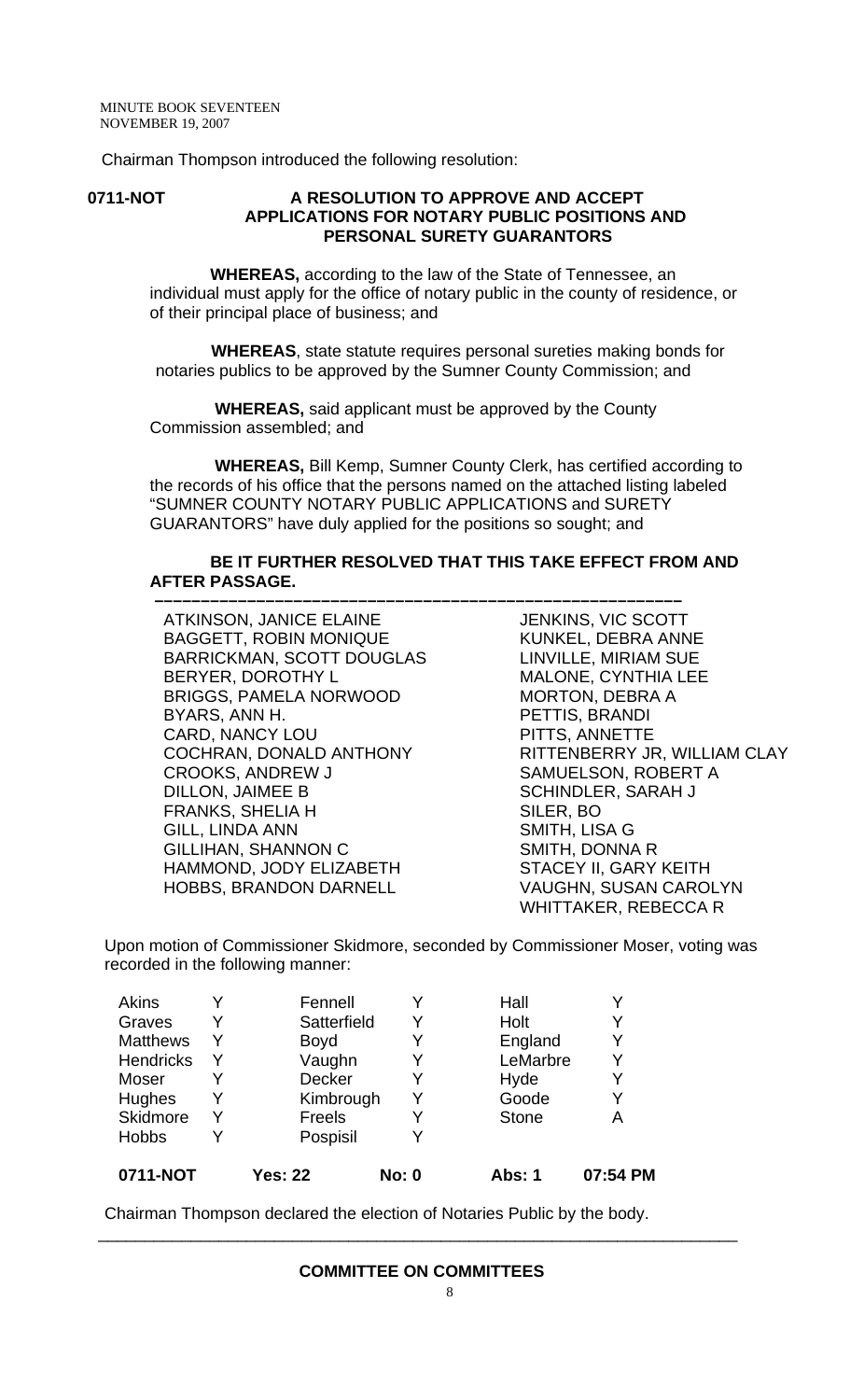Commissioner LeMarbre stated there was no recommendation for the replacement of Rhea Condra on the Regional Library Board and the matter was deferred until December.

Commissioner LeMarbre announced the following changes and recommendations from County Executive Hank Thompson for the Planning Commission that would align representatives with the proper region of the County.

Luther Bratton resigned as the White House representative and was recommended to be the Portland representative (term expires October 2011).

William Thompson resigned as the Hendersonville representative and was recommended to be appointed as the White House representative (term expiring October 2009).

Charles Lea resigned as at-large representative and was recommended to be appointed as the Hendersonville representative (term expires October 2009).

Mike Honeycutt of Cottontown appointed to fill the at-large vacancy. This term expires January 2011.

Commissioner LeMarbre moved, seconded by Commissioner Hobbs, to approve the changes and appointments in the Planning Commission. The motion carried.

Commissioner LeMarbre announced the following re-appointments to the Board of Construction Appeals: alternates, Larry Brown, Ted Williams; and Steve Coats, Henry Brown, Michael Barnes. Upon motion of Commissioner LeMarbre, seconded by Commissioner Skidmore, the Commission approved the re-appointments to the Construction Board of Appeals.

Commissioner LeMarbre reported the following appointments deferred until the December meeting:

- Sumner County Planning Commission to replace Leon Strong who is deceased
- Sumner County Regional Library Board to fill the expired term of Rhea Condra \_\_\_\_\_\_\_\_\_\_\_\_\_\_\_\_\_\_\_\_\_\_\_\_\_\_\_\_\_\_\_\_\_\_\_\_\_\_\_\_\_\_\_\_\_\_\_\_\_\_\_\_\_\_\_\_\_\_\_\_\_\_\_\_\_\_\_\_\_\_\_\_\_\_

#### **HIGHWAY COMMISSION**

There was no report from the Highway Commission.

# **EDUCATION COMMITTEE**

**\_\_\_\_\_\_\_\_\_\_\_\_\_\_\_\_\_\_\_\_\_\_\_\_\_\_\_\_\_\_\_\_\_\_\_\_\_\_\_\_\_\_\_\_\_\_\_\_\_\_\_\_\_\_\_\_\_\_\_\_\_\_\_\_\_\_\_\_\_** 

There was no report from the Education Committee.

# **GENERAL OPERATIONS COMMITTEE**

**\_\_\_\_\_\_\_\_\_\_\_\_\_\_\_\_\_\_\_\_\_\_\_\_\_\_\_\_\_\_\_\_\_\_\_\_\_\_\_\_\_\_\_\_\_\_\_\_\_\_\_\_\_\_\_\_\_\_\_\_\_\_\_\_\_\_\_\_\_** 

There was no report from the General Operations Committee.

# **EMERGENCY SERVICES COMMITTEE**

**\_\_\_\_\_\_\_\_\_\_\_\_\_\_\_\_\_\_\_\_\_\_\_\_\_\_\_\_\_\_\_\_\_\_\_\_\_\_\_\_\_\_\_\_\_\_\_\_\_\_\_\_\_\_\_\_\_\_\_\_\_\_\_\_\_\_\_\_\_** 

Commissioner Vaughn reported that he was approached regarding the use of a Sumner County Ambulance to collect toys for children at Christmas. He stated that unless he heard an objection from the Commission, he would give permission for use of the ambulance for that purpose.

**\_\_\_\_\_\_\_\_\_\_\_\_\_\_\_\_\_\_\_\_\_\_\_\_\_\_\_\_\_\_\_\_\_\_\_\_\_\_\_\_\_\_\_\_\_\_\_\_\_\_\_\_\_\_\_\_\_\_\_\_\_\_\_\_\_\_\_\_\_**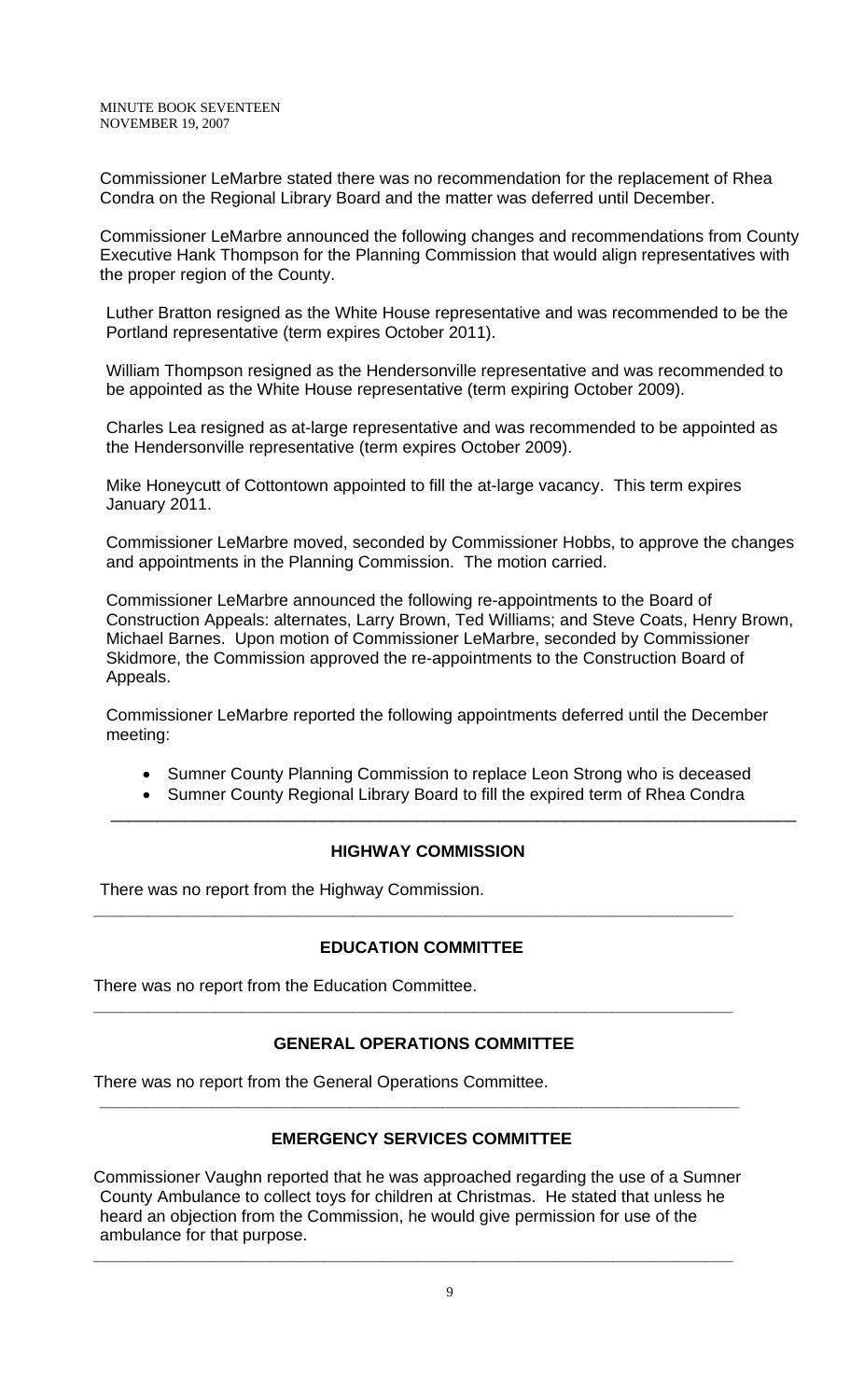#### **PUBLIC WORKS COMMITTEE**

There was no report.

#### **LEGISLATIVE COMMITTEE**

**\_\_\_\_\_\_\_\_\_\_\_\_\_\_\_\_\_\_\_\_\_\_\_\_\_\_\_\_\_\_\_\_\_\_\_\_\_\_\_\_\_\_\_\_\_\_\_\_\_\_\_\_\_\_\_\_\_\_\_\_\_\_\_\_\_\_\_\_\_\_** 

 Commissioner Moser introduced the following resolution and moved for approval; Commissioner Hyde seconded the motion.

#### **0711-04 A RESOLUTION TO CREATE AN ADMINISTRATIVE POLICY AND PROCEDURE MANUAL OF THE SUMNER COUNTY BOARD OF COUNTY COMMISSIONERS**

**BE IT RESOLVED** by the Sumner County Board of County Commissioners meeting in regular session on this the 19<sup>th</sup> day of November, 2007 that this body does hereby create an administrative policy and procedure manual ("the manual") to assist and further memorialize the policies and procedures of this body; and

**BE IT FURTHER RESOLVED** that this manual shall not dilute nor give greater power to any resolutions already in existence and passed by this body, but shall place them in a more usable form for future reference and with this heightened information, make such policies and procedures more readily available; and

**BE IT FURTHER RESOLVED** that all further policy or procedure resolutions passed after the creations of the manual, shall carry a designation as to whether the resolution shall be included as a new addition, deleted from or intended to amend a particular resolution already in the manual; and

**BE IT FURTHER RESOLVED** that the Office of the Law Director shall undertake, in reverse chronological order, retrieving from previous actions of this body, those resolutions that might be included in the manual; and

**BE IT FURTHER RESOLVED** that the Policy subcommittee shall review the proposed additions and then present same to the legislative committee for final presentation to this body; and

**BE IT FURTHER RESOLVED** that the manual also include all private acts that are presently in effect or existence.

\_\_\_\_\_\_\_\_\_\_\_\_\_\_\_\_\_\_\_\_\_\_\_\_\_\_\_\_\_\_\_\_\_\_\_\_\_\_\_\_\_\_\_\_\_\_\_\_\_\_\_\_\_\_\_\_\_\_\_\_\_\_\_\_

Commissioner Hobbs moved, seconded by Commissioner Kimbrough, to include the Private Acts of Sumner County into the manual.

The electronic vote was recorded in the following manner:

| <b>Akins</b><br>Graves |     |                | Fennell<br>Satterfield | v<br>Y       | Hall<br>Holt  | Α        |
|------------------------|-----|----------------|------------------------|--------------|---------------|----------|
| <b>Matthews</b>        | - N |                | <b>Boyd</b>            | Y            | England       | Y        |
| <b>Hendricks</b>       |     |                | Vaughn                 | N            | LeMarbre      | N        |
| Moser                  | N   |                | <b>Decker</b>          | Y            | Hyde          | N        |
| <b>Hughes</b>          | Y   |                | Kimbrough              | Y            | Goode         | N        |
| Skidmore               |     |                | Freels                 | Y            | <b>Stone</b>  |          |
| <b>Hobbs</b>           |     |                | Pospisil               | N            |               |          |
| 0711-04                |     | <b>Yes: 15</b> |                        | <b>No: 7</b> | <b>Abs: 1</b> | 08:02 PM |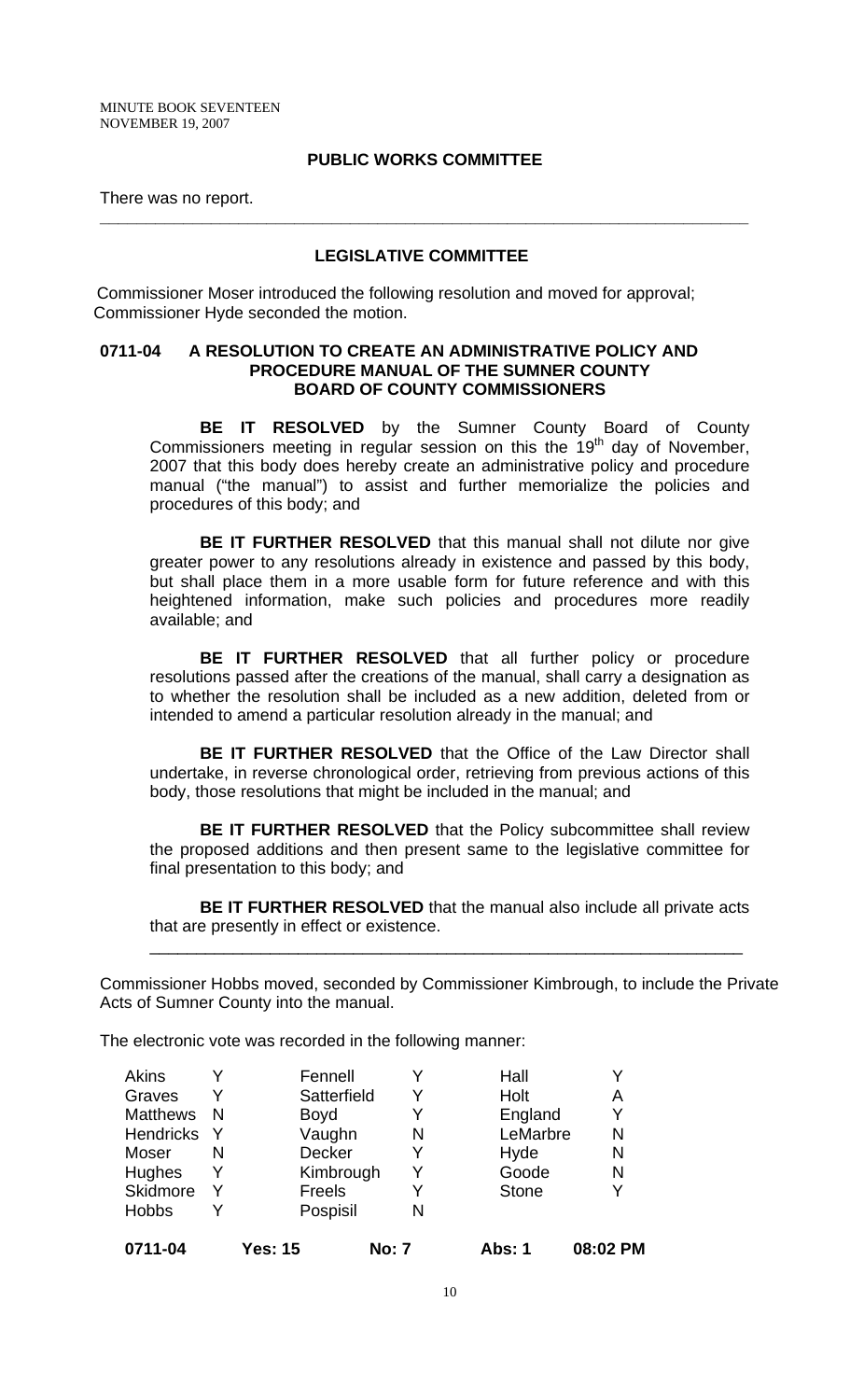Chairman Thompson declared the amendment approved by the body.

The electronic vote was recorded in the following manner:

| 0711-04          |   | <b>Yes: 23</b> | <b>No: 0</b> | <b>Abs: 0</b> | 08:03 PM |
|------------------|---|----------------|--------------|---------------|----------|
| <b>Hobbs</b>     | Y | Pospisil       | Y            |               |          |
| Skidmore         | Y | Freels         | Y            | <b>Stone</b>  |          |
| Hughes           | Y | Kimbrough      | Y            | Goode         | Y        |
| Moser            |   | <b>Decker</b>  | Y            | Hyde          |          |
| <b>Hendricks</b> | Y | Vaughn         | Y            | LeMarbre      |          |
| <b>Matthews</b>  | Y | <b>Boyd</b>    | Y            | England       |          |
| Graves           | Y | Satterfield    | Y            | Holt          |          |
| <b>Akins</b>     |   | Fennell        | Y            | Hall          |          |
|                  |   |                |              |               |          |

Chairman Thompson declared the Resolution 0711-04 approved by the body.

 Commissioner Moser introduced the following resolution and moved for approval; Commissioner Hyde seconded the motion.

#### **0711-05 A RESOLUTION AUTHORIZING ALL COUNTY OFFICES THAT TAKE CHECKS FOR FEES OR COSTS TO CHARGE A FEE OF UP TO \$25.00 PER RETURNED CHECK TO COVER ANY COSTS ARISING FROM ANY RETURNED CHECKS**

\_\_\_\_\_\_\_\_\_\_\_\_\_\_\_\_\_\_\_\_\_\_\_\_\_\_\_\_\_\_\_\_\_\_\_\_\_\_\_\_\_\_\_\_\_\_\_\_\_\_\_\_\_\_\_\_\_\_\_\_\_\_\_\_\_\_\_\_\_

**BE IT RESOLVED** by the Sumner County Board of County Commissioners meeting in regular session on this the  $19<sup>th</sup>$  day of November, 2007 that this body hereby authorizes all county offices to charge a fee of up to \$25.00 for returned check fees when a check is returned for nonpayment, closed account or lack of funds.

\_\_\_\_\_\_\_\_\_\_\_\_\_\_\_\_\_\_\_\_\_\_\_\_\_\_\_\_\_\_\_\_\_\_\_\_\_\_\_\_\_\_\_\_\_\_\_\_\_\_\_\_\_\_\_\_\_\_\_\_\_\_\_\_

The electronic vote was recorded in the following manner:

| Akins            |                | Fennell       |              |   | Hall         |          |          |
|------------------|----------------|---------------|--------------|---|--------------|----------|----------|
| Graves           |                | Satterfield   |              | Y | Holt         |          | Y        |
| <b>Matthews</b>  |                | <b>Boyd</b>   |              | Y |              | England  | Y        |
| <b>Hendricks</b> |                | Vaughn        |              | Y |              | LeMarbre | Y        |
| Moser            |                | <b>Decker</b> |              | Y | Hyde         |          | Y        |
| Hughes           |                | Kimbrough     |              | Y | Goode        |          | Y        |
| Skidmore         |                | <b>Freels</b> |              | Y | <b>Stone</b> |          |          |
| <b>Hobbs</b>     |                | Pospisil      |              | Y |              |          |          |
| 0711-05          | <b>Yes: 23</b> |               | <b>No: 0</b> |   | Abs: 0       |          | 08:03 PM |

Chairman Thompson declared the Resolution 0711-05 approved by the body unanimously.

#### **BUDGET COMMITTEE**

\_\_\_\_\_\_\_\_\_\_\_\_\_\_\_\_\_\_\_\_\_\_\_\_\_\_\_\_\_\_\_\_\_\_\_\_\_\_\_\_\_\_\_\_\_\_\_\_\_\_\_\_\_\_\_\_\_\_\_\_\_\_\_\_\_\_\_\_\_

Commissioner Moser introduced the following resolution and moved for approval; Commissioner Pospisil seconded the motion.

### **0711-06 A RESOLUTION ACCEPTING THE LOW BID BY ROBERT S. BISCAN & COMPANY AND APPROPRIATING UP TO \$1,109,765.00 FROM THE OCTOBER 2007 BOND ISSUE FOR THE CONSTRUCTION OF THE BETHPAGE ELEMENTARY SCHOOL ADDITION**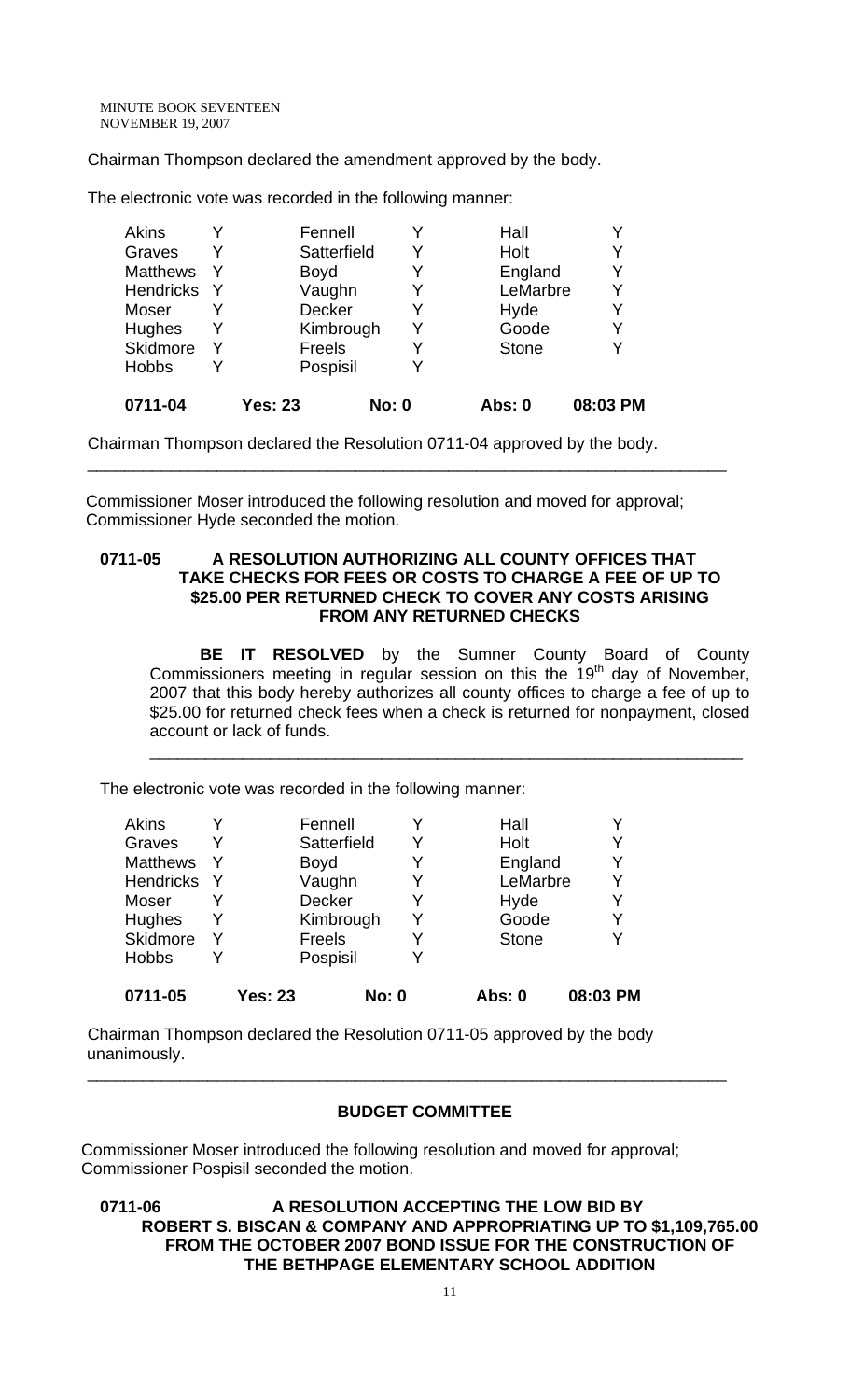**BE IT RESOLVED** by the Sumner County Board of County Commissioners meeting in regular session on this the 19<sup>th</sup> day of November, 2007 that this body hereby accepts the low bid by Robert S. Biscan & Company and appropriating up to \$1,109,765.00 from the October 2007 bond issue to the Board of Education for construction of the Bethpage Elementary School addition project as shown on the attached schedule.

\_\_\_\_\_\_\_\_\_\_\_\_\_\_\_\_\_\_\_\_\_\_\_\_\_\_\_\_\_\_\_\_\_\_\_\_\_\_\_\_\_\_\_\_\_\_\_\_\_\_\_\_\_\_\_\_\_\_\_\_\_\_\_\_

The electronic vote was recorded in the following manner:

| Akins            |                | Fennell       |   | Hall         |          |
|------------------|----------------|---------------|---|--------------|----------|
| Graves           | Y              | Satterfield   | Y | Holt         | Y        |
| <b>Matthews</b>  | Y              | <b>Boyd</b>   |   | England      |          |
| <b>Hendricks</b> | Y              | Vaughn        |   | LeMarbre     |          |
| Moser            |                | <b>Decker</b> |   | Hyde         | Y        |
| Hughes           | Y              | Kimbrough     | Y | Goode        |          |
| Skidmore         | Y              | Freels        |   | <b>Stone</b> |          |
| <b>Hobbs</b>     |                | Pospisil      |   |              |          |
| 0711-06          | <b>Yes: 23</b> | <b>No: 0</b>  |   | Abs: 0       | 08:05 PM |

Chairman Thompson declared the Resolution 0711-06 approved by the body.

Commissioner Moser introduced the following resolution and moved for approval; Commissioner Freels seconded the motion.

### 0711-07 A RESOLUTION ACCEPTING THE LOW BID BY **R.G. ANDERSON COMPANY AND APPROPRIATING UP TO \$1,542,122.00 FROM THE OCTOBER 2007 BOND ISSUE FOR THE CONSTRUCTION OF THE PORTLAND HIGH SCHOOL ADDITION**

\_\_\_\_\_\_\_\_\_\_\_\_\_\_\_\_\_\_\_\_\_\_\_\_\_\_\_\_\_\_\_\_\_\_\_\_\_\_\_\_\_\_\_\_\_\_\_\_\_\_\_\_\_\_\_\_\_\_\_\_\_\_\_\_\_\_\_\_

**BE IT RESOLVED** by the Sumner County Board of County Commissioners meeting in regular session on this the  $19<sup>th</sup>$  day of November, 2007 that this body hereby accepts the low bid by R.G. Anderson Company and appropriating up to \$1,542,122.00 from the October 2007 bond issue to the Board of Education for construction of the Portland High School addition project as shown on the attached schedule.

\_\_\_\_\_\_\_\_\_\_\_\_\_\_\_\_\_\_\_\_\_\_\_\_\_\_\_\_\_\_\_\_\_\_\_\_\_\_\_\_\_\_\_\_\_\_\_\_\_\_\_\_\_\_\_\_\_\_\_\_\_\_\_\_

The electronic vote was recorded in the following manner:

| 0711-07          | <b>Yes: 23</b> | <b>No: 0</b> | Abs: 0       | 08:06 PM |
|------------------|----------------|--------------|--------------|----------|
| <b>Hobbs</b>     | Pospisil       | Y            |              |          |
| Skidmore         | Freels         | Y            | <b>Stone</b> | Y        |
| <b>Hughes</b>    | Kimbrough      | Y            | Goode        | Y        |
| Moser            | <b>Decker</b>  | Y            | Hyde         |          |
| <b>Hendricks</b> | Vaughn         | Y            | LeMarbre     | Υ        |
| <b>Matthews</b>  | <b>Boyd</b>    | Y            | England      | Y        |
| Graves           | Satterfield    | Y            | Holt         | Y        |
| <b>Akins</b>     | Fennell        | Y            | Hall         |          |

Chairman Thompson declared the Resolution 0711-07 approved by the body. \_\_\_\_\_\_\_\_\_\_\_\_\_\_\_\_\_\_\_\_\_\_\_\_\_\_\_\_\_\_\_\_\_\_\_\_\_\_\_\_\_\_\_\_\_\_\_\_\_\_\_\_\_\_\_\_\_\_\_\_\_

Commissioner Moser introduced the following resolution and moved for approval; Commissioner Vaughn seconded the motion.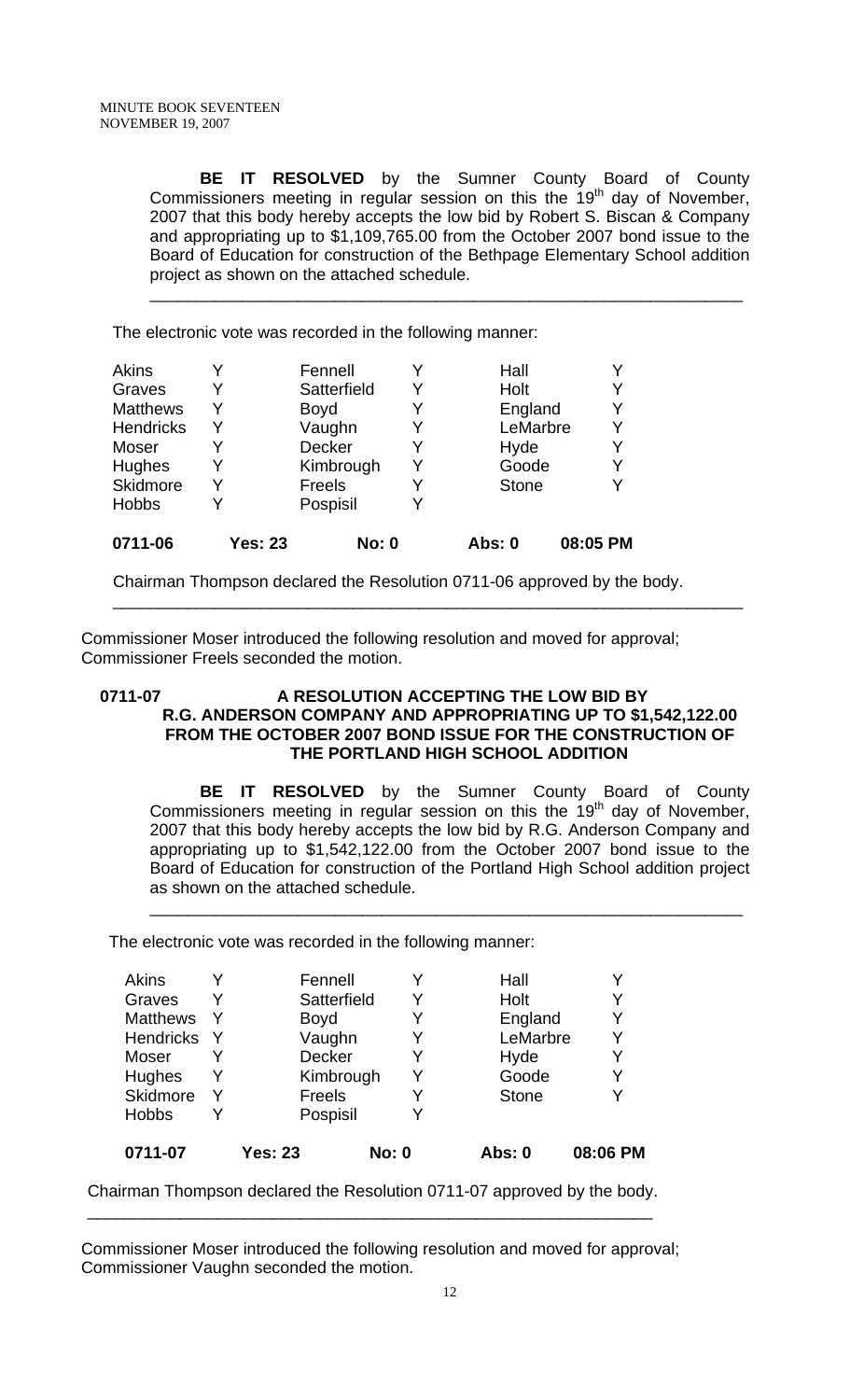# **0711-08 A RESOLUTION APPROPRIATING \$5,000.00 FROM THE COUNTY GENERAL FUND RESERVE TO VOLUNTEER STATE COMMUNITY COLLEGE FOR THE SMALL BUSINESS DEVELOPMENT CENTER**

**BE IT RESOLVED** by the Sumner County Board of County Commissioners meeting in regular session on this the 19th day of November, 2007 that this body hereby appropriates \$5,000.00 from the County General Fund Reserve Account (101-39000) to Volunteer State Community College for their Tennessee Small Business Development Center as shown on the attachment herewith.

Commissioners Graves and LeMarbre stated they had indirect conflicts of interest, but would vote their conscience. Commissioner Hall declared a direct conflict of interest and stated that he would abstain from the vote.

\_\_\_\_\_\_\_\_\_\_\_\_\_\_\_\_\_\_\_\_\_\_\_\_\_\_\_\_\_\_\_\_\_\_\_\_\_\_\_\_\_\_\_\_\_\_\_\_\_\_\_\_\_\_\_\_\_\_\_\_\_\_\_\_

The electronic vote was recorded in the following manner:

| <b>Akins</b>     |   | Fennell        |              |   | Hall         | Α        |
|------------------|---|----------------|--------------|---|--------------|----------|
| Graves           |   | Satterfield    |              | Y | Holt         | Y        |
| <b>Matthews</b>  | A | <b>Boyd</b>    |              |   | England      | Y        |
| <b>Hendricks</b> |   | Vaughn         |              |   | LeMarbre     | Y        |
| Moser            |   | Decker         |              | Y | Hyde         | Y        |
| Hughes           |   | Kimbrough      |              | Y | Goode        | Y        |
| Skidmore         |   | Freels         |              |   | <b>Stone</b> | γ        |
| <b>Hobbs</b>     |   | Pospisil       |              |   |              |          |
| 0711-08          |   | <b>Yes: 21</b> | <b>No: 0</b> |   | Abs: 2       | 08:08 PM |

Chairman Thompson declared the Resolution 0711-08 approved by the body.

Commissioner Moser introduced the following resolution and moved for approval; Commissioner Freels seconded the motion.

#### **0711-09 A RESOLUTION OF THE BOARD OF COUNTY COMMISSIONERS OF SUMNER COUNTY, TENNESSEE, AUTHORIZING THE ISSUANCE, SALE AND PAYMENT OF INTEREST-BEARING CAPITAL OUTLAY NOTE NOT TO EXCEED \$4,890,000 FOR 2007-2008 CAPITAL PROJECTS AS FOLLOWS: \$775,000 SCHOOL BUSES \$1,500,000 COUNTY ROOFS AND HVACs \$2,015,000 ARCHIVES AND STORAGE FACILITY \$600,000 PORTLAND HEALTH DEPARTMENT**

\_\_\_\_\_\_\_\_\_\_\_\_\_\_\_\_\_\_\_\_\_\_\_\_\_\_\_\_\_\_\_\_\_\_\_\_\_\_\_\_\_\_\_\_\_\_\_\_\_\_\_\_\_\_\_\_\_\_\_\_\_\_\_\_\_\_\_\_\_\_\_

**WHEREAS,** the Board of County Commissioners (the "*Commission*") of Sumner County, Tennessee (the "County"), has determined that it is necessary and desirable to provide funds for school buses, county roofs and HVACs, a new Archives and Storage facility, and a new Portland Health Department, (the "Project"), for the benefit of the citizens of the County; and

**WHEREAS,** the Commission has determined that the Project will promote or provide a traditional governmental activity or otherwise fulfill a public purpose; and

**WHEREAS,** under the provisions of Parts 1, 4 and 6 of Title 9, Chapter 21, Tennessee Code Annotated (the "*Act"),* local governments in Tennessee are authorized to finance the cost of the Project through the issuance and sale of interest bearing capital outlay notes upon the approval of the State Director of Local Finance; and

**WHEREAS,** the Commission finds that it is advantageous to the County to authorize the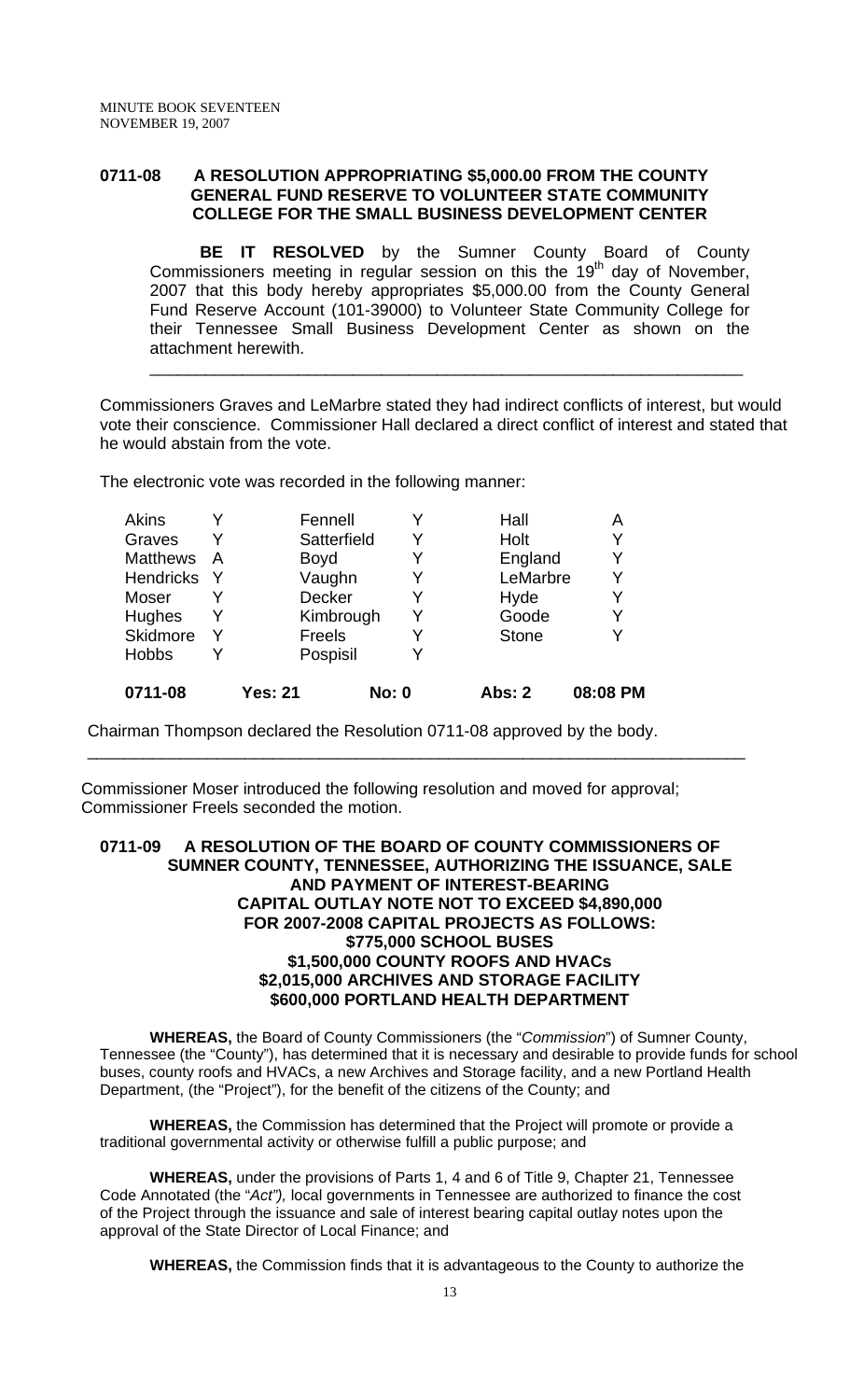issuance of capital outlay notes to finance the cost of the Project;

**NOW, THEREFORE, BE IT RESOLVED,** by the Commission of Sumner County, Tennessee, meeting in regular session this 19th day of November, 2007, as follows:

 *Section 1. Authorization; Note Details.* For the purpose of providing funds to finance the cost of the Project in and for the County, the County Executive of the County is hereby authorized in accordance with the terms of this resolution to issue and sell interest-bearing capital outlay notes in one or more series and in a principal amount not to exceed (Four Million, Eight Hundred, Ninety Thousand Dollars) \$4,890,000.00 (the *Notes")* at either a competitive public sale or at a private negotiated sale upon approval of the State Director of Local Finance pursuant to the terms, provisions, and conditions permitted by law. The Notes shall be designated "Sumner County, Tennessee General Obligation Capital Outlay Notes, Series 2007 Fixed Rate Mode"; shall be numbered serially from 1 upwards; shall be dated as of the date of issuance; shall be in denominations of \$100,000 and integral multiples \$100,000; shall be sold at not less than par value (100%) and accrued interest; shall bear interest at a rate or rates not to exceed five percent (5%) per annum, and in no event shall the rate exceed the legal limit provided by law.

 *Section 2. Maturity.* The notes shall mature not later than (3) years after the date of issuance and that the Notes and any extension or renewal notes shall not exceed the reasonably expected economic life of the Projects, which is hereby certified by the Commission to be at least (3) years; provided, however, that each year the Notes are Outstanding, at least one-ninth (1/9) of the original principal amount of the Notes shall mature without renewal.

 *Section 3. Redemption.* The Notes shall be subject to redemption prior to their maturity.

 *Section 4. Levy of Tax.* The Notes shall be direct general obligations of the County, and the County herby pledges it's taxing power as to all taxable property in the County for the purpose of providing funds for the prompt payment of principal and interest on the Notes. The Commission of the County hereby authorizes the levy and collection of a special tax on all taxable property of the County over and above all other taxes authorized by the County to create a sinking fund to retire the Notes with interest as they mature in an amount necessary for that purpose; provided, however, that nothing herein shall be construed as to prevent the County from applying any other funds that may be on hand and legally available for that purpose to the payment of such principal and interest as the same respectively mature and become due. The levy or levies herein provided for may thereupon be diminished to that extent, principal and interest becoming due at any time when there shall be insufficient funds on hand from such tax levy shall be paid from the current funds of the County and reimbursement therefore shall be made out of the taxes hereby provided to be levied when the same shall have been collected.

 *Section 5. Execution; Authentication of Notes.* The Notes shall be executed in the name of the County and bear the manual or facsimile signature of the County Executive of the County and the manual signature of the County Clerk of the County, with the County seal affixed thereon; and shall be payable as to principal and interest at the office of the County Trustee of the County or the paying agent duly appointed by the County. In case any official whose signature shall appear on any Note shall cease to be such official before the delivery of such Note, such signature shall nevertheless be valid and sufficient for all purposes, the same as if such official had remained in office until delivery.

 All Notes shall have thereon a certificate of authentication substantially in the form hereinafter set forth duly executed by the Note Registrar (as hereinafter defined) as authenticating agent of the County and showing the date of authentication. No Note shall be valid or obligatory for any purpose or be entitled to any security or benefit under this Resolution unless and until such certificate of authentication shall have been duly executed by the Note Registrar by manual signature, and such certificate of authentication upon any such Note shall be conclusive evidence that such Note has be authenticated and delivered under this Resolution. The certificate of authentication on any Note shall be deemed to have been executed by the Note Registrar if signed by an authorized signatory of the Note Registrar, but it shall not be necessary that the same person sign the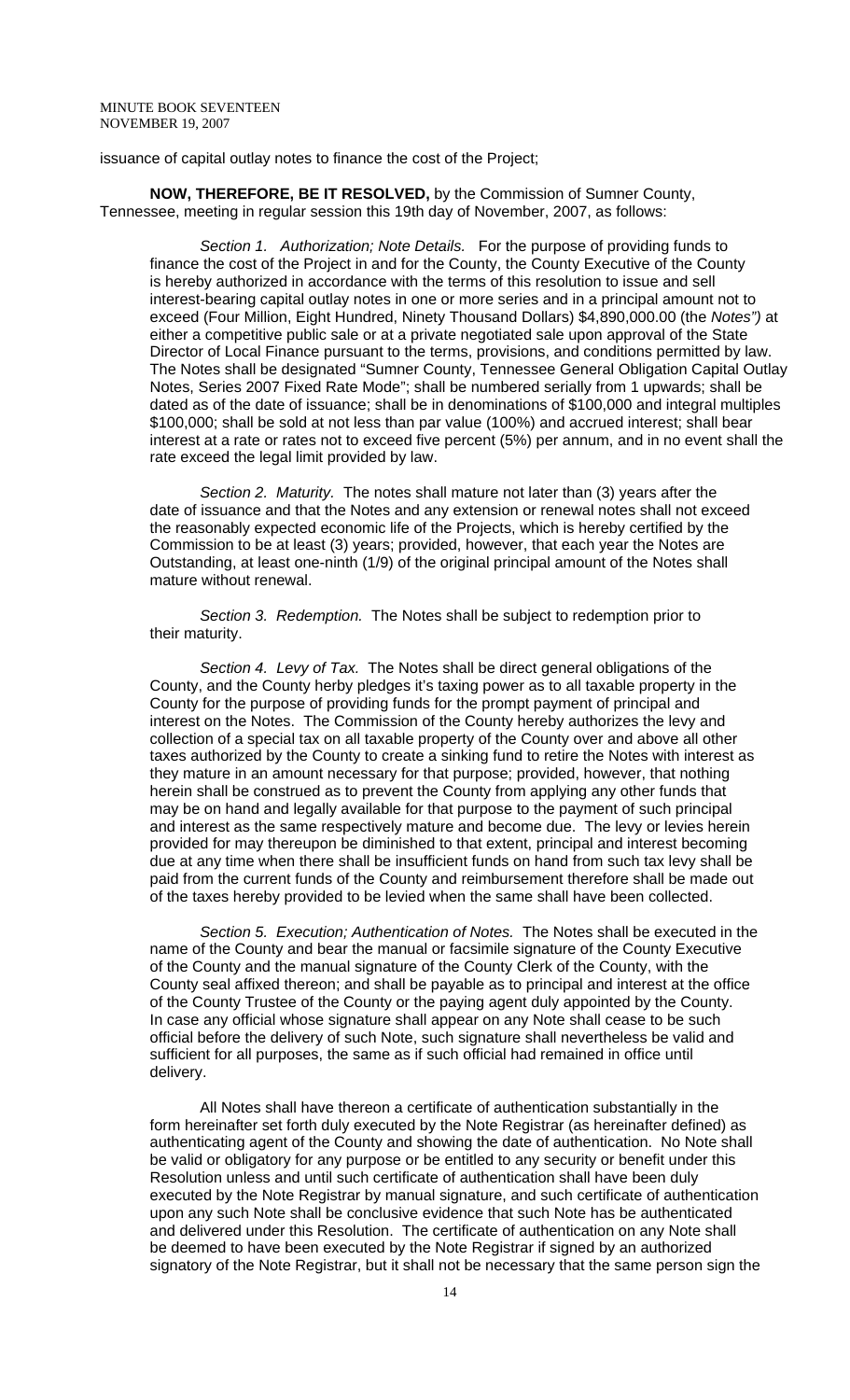certificate of authentication on all of the Notes issued hereunder. The County Executive and the County Clerk, or either of them, are authorized to execute, published and deliver all certificates and documents, including a disclosure document and closing certificates, as they shall deem necessary in connection with the sale and delivery of the Notes.

 *Section 6. Disposition of Note Proceeds.* Proceeds of the Notes shall be deposited with the County Trustee of the County and shall be paid out (to include reimbursement of the County for prior expenditures) for the purpose of financing the Projects pursuant to this Resolution and as required by law.

 *Section 7. Registration of Notes.* The Notes will be issued in fully registered form and that at all times during which any Notes remains outstanding and unpaid, the County, or its agent shall keep or cause to be kept at its office a note register for the registration, exchange or transfer of the Notes. The Note Register, if held by an agent of the County, shall at all times be open for inspection by the County or any duly authorized officer of the County. Each Note shall have the qualities and incidents of a negotiable instrument and shall be transferable only upon the note register kept by the County or its agent, by the registered owner of the Note in person or by the registered owner's attorney duly authorized in writing, upon presentation and surrender to the County or its agent together with a written instrument of transfer satisfactory to the County duly executed by the registered owner or the registered owner's authorized attorney. Upon the transfer of any such Note, the County shall issue in the name of the transferee a new registered note or notes of the same aggregate principal amount and maturity as the surrendered Note. The County shall not be obligated to make any such Note transfer during the fifteen (15) days next preceding an interest payment date on the notes or, in the case of any redemption of the Notes, during the forty-five (45) days next preceding the date of redemption.

 *Section 8. Form of Notes.* The Notes shall be in substantially the form attached Hereto as Exhibit A and shall recite that the Notes are issued pursuant to Title 9, Chapter 21, Tennessee Code Annotated.

 *Section 9. Approval of State Director of Local Finance.* The Notes shall be sold only after the receipt of the written approval of the State Director of Local Finance for the sale of the Notes.

 *Section 10. Submission of Annual Budget.* After the issuance and sale of the Notes, and for each year that any of the Notes are outstanding, the County shall submit its annual budget to the State Director of Local Finance for approval immediately upon the County's adoption of the budget.

 *Section 11. Renewal, Extension or Conversion of Notes.* If any of the Notes shall remain unpaid upon their maturity date, then the unpaid Notes shall be renewed or extended as permitted by law, or retired from the funds of the County or be converted into bonds pursuant to Chapter 11 of Title 9 of the Tennessee Code Annotated, or any other law, or be otherwise liquidated as approved by the State Director of Local Finance.

 *Section 12. Note Registrar.* The Sumner County Finance Director is hereby appointed the Note Registrar for the Notes. If requested by the Note Registrar, the County Executive of the County is authorized to execute and the County Clerk of the County is authorized to attest the Note Registrar's standard form of agreement between the County and the Note Registrar with respect to the obligations and duties of the Note registrar hereunder which may include the following:

(a) to act as note registrar, authenticating agent, paying agent and transfer agent as provided herein;

(b) to give notice of redemption of Notes as provided herein;

(c) to cancel and destroy Notes which have been paid at maturing or upon earlier redemption or submitted for exchange of transfer;

(d) to furnish the County at least annually a certificate of destruction with respect to Notes cancelled and destroyed; and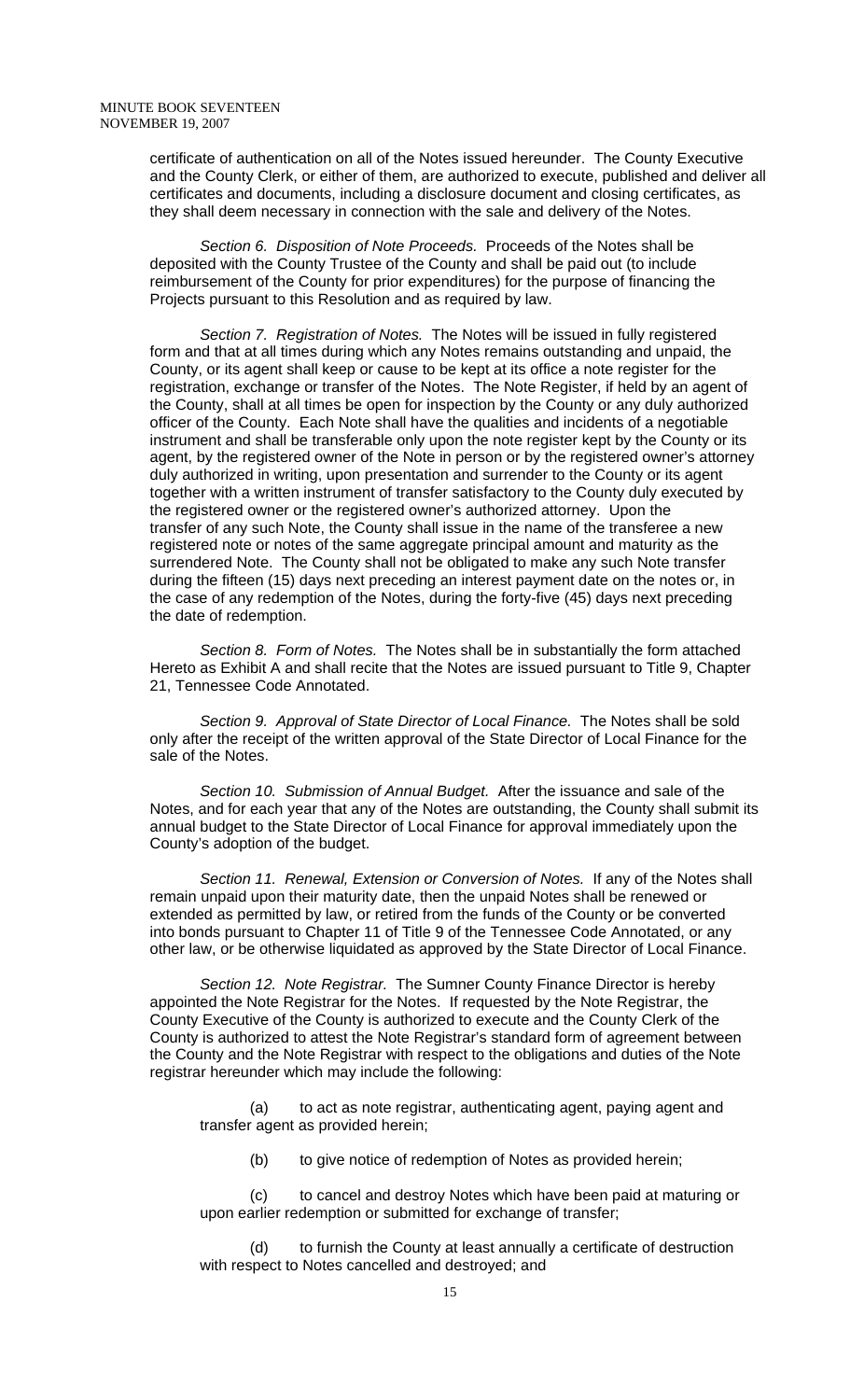(e) to furnish the County at least annually an audit confirmation of Notes paid, Notes outstanding and payments made with respect to interest on the Notes.

 *Section 13. No Arbitrage; Tax Certificate; Notes to Remain in Registered Form.*  The County recognizes that the purchasers and owners of the Notes will have accepted them on, and paid therefore a price which reflects, the understanding that interest thereon is excludable from gross income of the owners thereof for federal income tax purposes under laws in force at the time the Notes shall have been delivered. In this connection, the County agrees that it shall take no action which may render the interest on any of the Notes includible in federal gross income of the owners thereof for federal income tax purposes and that the principal proceeds of the sale of the Notes shall be devoted to and used with due diligence for the completion of the Project for which the Notes are hereby authorized to be issued. The County agrees that, to the extent possible under Tennessee law, it will comply with whatever federal law is now in effect or which shall be adopted in the future which applies to the Notes and affects the tax-exempt status of interest on the Notes.

 The County Executive, the County Trustee and the County Clerk of the County, or any of them, are hereby authorized to execute on behalf of the County a Tax Exemption Certificate and Agreement (the "Tax Certificate") to assure the purchasers and owners of the Notes that the proceeds of the Notes will not be used in a manner which would or might result in the Notes being "arbitrage bonds" under Section 148 of the Code, or the regulations of the United States Treasury Department currently in effect or proposed. Such Tax Certificate shall constitute a representation, certification and agreement of the County that no investment of Note proceeds or of monies accumulated to pay the Notes herein authorized shall be made in violation of the expectations and covenants prescribed by the Tax Certificate. The Tax Certificate shall constitute an agreement of the County to follow certain covenants which may require the County to take certain actions (including the creation of a "rebate fund" separate from other funds to the County and the payment of certain amounts to the United States Treasury) or which may prohibit certain actions (including the establishment of certain funds) under certain conditions as specified in the Tax Certificate.

 The County further recognizes that Section 149(a) of the Code requires the Notes to be issued and to remain in fully registered form in order that interest thereon is excludible from the gross income of the owners thereof for federal income tax purposes under laws in force at the time the Notes are delivered. In this connection, the County agrees that it will not take any action to permit the Notes to be issued in, or converted into, bearer or coupon form.

 *Section 14. Repeal of Conflicting Resolutions; Effective Date.* All orders or resolutions in conflict with this Resolution are hereby repealed insofar as such conflict exists and this Resolution shall become effective immediately upon its passage.

 *Section 15. Notes Note Qualified Tax-Exempt Obligations.* The County hereby states that the notes are not designated as "qualified tax-exempt obligations" within the meaning and for the purpose of Section 265(b)(3) of the Internal Revenue Code of 1986, as amended. The amount of qualified tax-exempt obligations, within the meaning of Section 265(b)(3) of the Code, which is reasonably expected to be issued during fiscal year July 1, 2007 and June 30, 2008 by the County as an issuer (and all subordinate entities thereof) as defined in Section(b)(3) of the Code will exceed \$10,000,000.

 *Section 16. Appropriation of Proceeds.* Appropriation of the proceeds from the Notes approved by this Resolution are made pursuant to this resolution of the body which is approved on the date hereof.

Duly passed and approved \_\_\_\_ day of \_\_\_\_\_\_\_\_\_, \_\_\_\_\_\_.

 $\overline{\phantom{a}}$  , which is a set of the set of the set of the set of the set of the set of the set of the set of the set of the set of the set of the set of the set of the set of the set of the set of the set of the set of th **County Executive** 

CERTIFICATION OF ACTION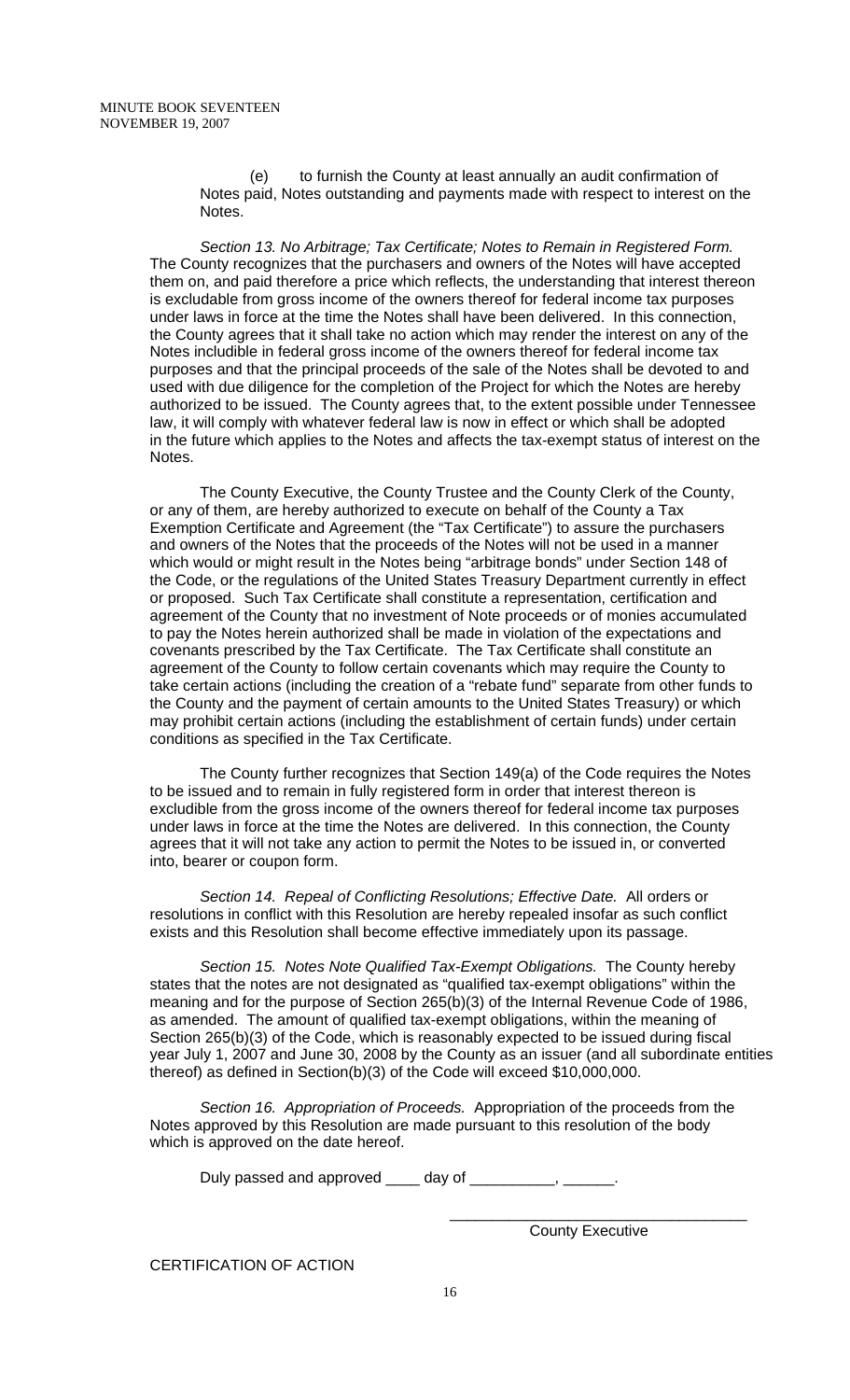County Clerk **Date FORM OF NOTES**  Registered **Sumner County** Registered Registered of the No. 2007-Fixed Rate Mode State of Tennessee \$4,890,000.00

\_\_\_\_\_\_\_\_\_\_\_\_\_\_\_\_\_\_\_\_\_\_\_\_\_\_\_\_\_ \_\_\_\_\_\_\_\_\_\_\_\_\_\_\_\_\_\_\_\_\_\_\_\_\_\_\_\_\_\_\_\_\_\_\_

#### **Sumner County, Tennessee General Obligation Capital Outlay Note, Series 2007 Fixed Rate Mode**

INTEREST MATURITY DATED RATE DATE DATE CUSIP

Registered Owner: Principal Sum:

 The Board of County Commissioners of Sumner County (the "County") of the State of Tennessee hereby acknowledges itself indebted, and for value received hereby promises to pay to the Registered Owner hereof (named above), or registered assigns, the Principal Sum (specified above) on the Maturity Date (specified above), upon presentation and surrender to the Paying Agent referred to below, and to pay interest on the Principal Sum on the Maturity Date (specified above) at the interest Rate per annum (specified above) by check, draft, or warrant mailed to the Registered Owner, at the address of the Registered Owner as it appears on which is the applicable payment date in the note register maintained on behalf of the County by the Sumner County Finance Director as Note Registrar and Paying Agent. Both principal and interest on this Note are payable at the office of such Paying Agent in lawful money of the United States of America.

 This Note is a direct obligation of the County for the payment of which as to both principal and interest the full faith and credit of the County is pledged.

This Note is subject to redemption prior to its stated maturity.

 This Note is issued under the authority of Parts 1,4 and 6 of Title 9, Chapter 21, Tennessee Code Annotated, and a Resolution duly adopted by the Commission of the County meeting in regular session on the 19th day of November, 2007 (the "Resolution") to finance some or all of the costs of the project (the "Project") for the benefit of the citizens of the County.

This Note shall have the qualities and incidents of a negotiable instrument and shall be transferable only upon the note register kept by the Note Registrar, by the Registered Owner of this Note in person or by the Registered Owner's attorney duly authorized in writing, upon presentation and surrender to the Note Registrar of this Note together with a written instrument of transfer satisfactory to the Note Registrar duly executed by the Register Owner or the Register Owner's duly authorized attorney but only in the manner provided in the Resolution of the County authorizing the is the issuance of this Note, and upon surrender hereof for cancellation. Upon the transfer of any this Note, the County shall issue and the Note Registrar in the name of the transferee a new registered note or notes of the same aggregate principal amount and maturity as the surrendered note. The County shall not be obligated to make any such Note transfer during the five (5) days next preceding an interest payment date on the Notes.

Title 9, Chapter 21, Section 117, Tennessee Code Annotated, provides that this Note and interest thereon are exempt from taxation by the State of Tennessee or by any County, municipality or taxing district of the State, except for inheritance, transfer and estate taxes and except as otherwise provided under the laws of the State of Tennessee.

IT IS HEREBY CERTIFIED, RECITED AND DECLARED that all acts, conditions and things required to exist, happen and have been performed precedent to and in the issuance of this Note exist, have happened and have been performed in due time, form and manner as required by the Constitution and the laws of the State of Tennessee, and that the amount of this Note, together with all other indebtedness of the County, does not exceed any constitutional or statutory limitation thereon, and that this Note is within every constitutional and statutory limitation.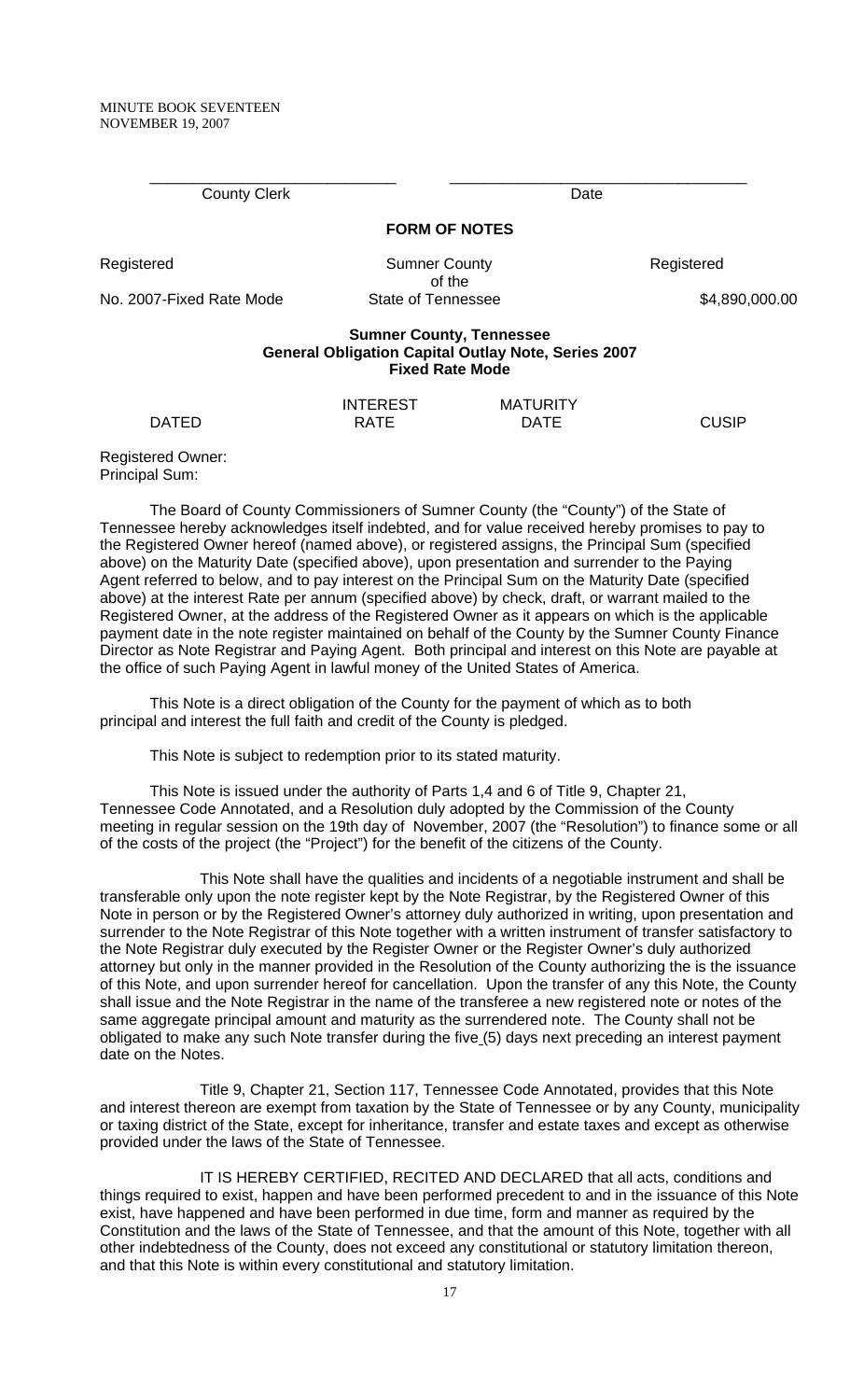IN WITNESS WHREOF, the Commission of the County has caused this Note to be executed in the name of the County by the manual or facsimile signature of the County Executive, and countersigned and attested by the manual signature of the County Clerk, with the Seal of the County affixed hereto and imprinted hereon.

 $\overline{\phantom{a}}$  , and the contract of the contract of the contract of the contract of the contract of the contract of the contract of the contract of the contract of the contract of the contract of the contract of the contrac

County Executive

\_\_\_\_\_\_\_\_\_\_\_\_\_\_\_\_\_\_\_\_\_\_\_\_\_\_\_ County Clerk

#### **CERTIFICATE OF AUTHENTICATION**

This Note is one of the Notes described in the within mentioned Resolution and is one of the General Obligation Capital Outlay Notes, Series [Year of Issue - 2007] - Fixed Rate Mode, of Sumner County, Tennessee.

Date of Authentication:

Note Registrar

By: \_\_\_\_\_\_\_\_\_\_\_\_\_\_\_\_\_\_\_\_\_\_\_\_\_\_\_\_\_

Authorized Signatory

#### **ASSIGNMENT**

FOR VALUE RECEIVED, the undersigned sells, assigns and transfers unto

(Name and Address of Assignee)

the within Note and does hereby irrevocably constitute and appoint

 attorney to transfer the said Note on the books kept for registration thereof with full power of substitution in the premises.

 $\overline{\phantom{a}}$  , and the contract of the contract of the contract of the contract of the contract of the contract of the contract of the contract of the contract of the contract of the contract of the contract of the contrac

 $\overline{\phantom{a}}$  ,  $\overline{\phantom{a}}$  ,  $\overline{\phantom{a}}$  ,  $\overline{\phantom{a}}$  ,  $\overline{\phantom{a}}$  ,  $\overline{\phantom{a}}$  ,  $\overline{\phantom{a}}$  ,  $\overline{\phantom{a}}$  ,  $\overline{\phantom{a}}$  ,  $\overline{\phantom{a}}$  ,  $\overline{\phantom{a}}$  ,  $\overline{\phantom{a}}$  ,  $\overline{\phantom{a}}$  ,  $\overline{\phantom{a}}$  ,  $\overline{\phantom{a}}$  ,  $\overline{\phantom{a}}$ 

Dated:

 NOTICE: The signature to this assignment must correspond with the name of the Registered Owner as it appears upon the face of the within Note in every particular, without alteration or enlargement of any change whatsoever.

Signature guaranteed:

\_\_\_\_\_\_\_\_\_\_\_\_\_\_\_\_\_\_\_\_\_\_\_\_\_\_\_\_\_\_\_\_\_\_

 NOTICE: Signature(s) must be guaranteed by a member firm of the New York Stock Exchange or a commercial bank or trust Company

The electronic vote was recorded in the following manner:

| <b>Akins</b>     | Fennell       | Hall     |  |
|------------------|---------------|----------|--|
| Graves           | Satterfield   | Holt     |  |
| <b>Matthews</b>  | Boyd          | England  |  |
| <b>Hendricks</b> | Vaughn        | LeMarbre |  |
| Moser            | <b>Decker</b> | Hyde     |  |
| <b>Hughes</b>    | Kimbrough     | Goode    |  |

\_\_\_\_\_\_\_\_\_\_\_\_\_\_\_\_\_\_\_\_\_\_\_\_\_\_\_\_\_\_\_\_\_\_\_\_\_\_\_\_\_\_\_\_\_\_\_\_\_\_\_\_\_\_\_\_\_\_\_\_\_\_\_\_\_\_\_\_\_\_\_\_\_\_\_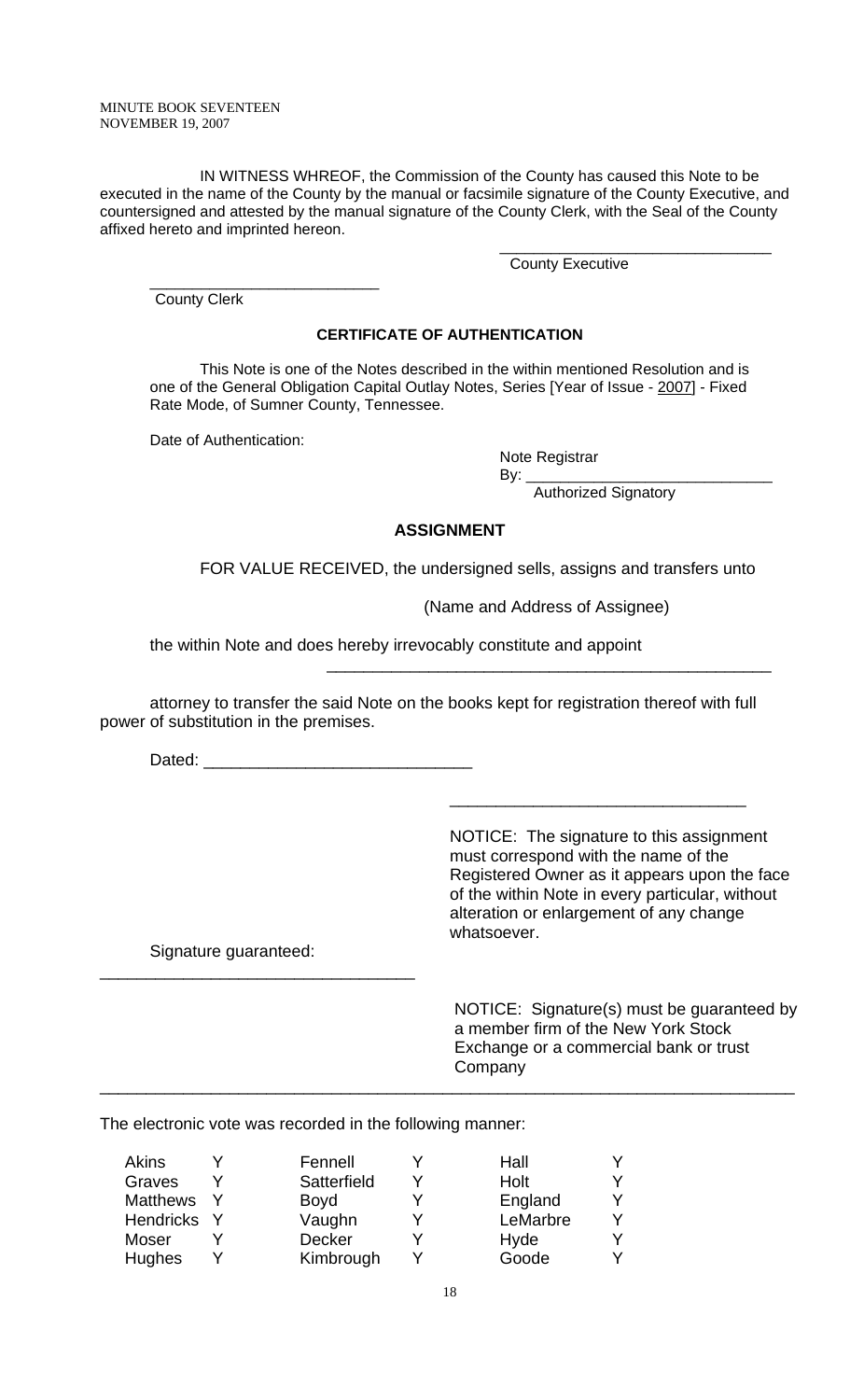| Skidmore Y | Freels   | <b>Stone</b> |  |
|------------|----------|--------------|--|
| Hobbs      | Pospisil |              |  |

**0711-09 Yes: 23 No: 0 Abs: 0 08:09 PM**

Chairman Thompson declared the Resolution 0711-09 approved by the body.

Commissioner Moser introduced the following resolution and moved for approval; Commissioner Vaughn seconded the motion.

### 0711-13 A RESOLUTION ACCEPTING THE LOW BID OF MORTON **BUILDING COMPANY AND APPROPRIATING UP TO \$700,000.00 FROM THE CAPITAL OUTLAY ACCOUNT FOR THE CONSTRUCTION OF THE NEW SHACKLE ISLAND COMMUNITY CENTER, AMBULANCE STATION AND FIREHALL WITH AUTHORIZATION TO ACCEPT COMMUNITY FUNDS AND TO DESIGNATE FUNDS IN 2008-2009 BUDGET TO DEMOLISH THE EXISTING BUILDING**

**BE IT RESOLVED** by the Sumner County Board of County Commissioners meeting in regular session on this the  $19<sup>th</sup>$  day of November, 2007 that this body hereby accepts the low bid of Morton Buildings Company and appropriating up to \$700,000.00 from the Capital Outlay Account for construction of the New Shackle Island Community Center, ambulance station, and fire hall; and

**BE IT FURTHER RESOLVED** in the event that community funds or donations shall become available, such funds shall be gladly accepted by this body; and

**BE IT FURTHER RESOLVED** that funds for demolition of the old building shall be appropriated in the 2008-2009 fiscal year.

Commissioner Satterfield moved, seconded by Commissioner Matthews, to refer the resolution to the Budget Committee so that each commissioner could receive a copy of the plans for the facility.

The electronic vote was recorded in the following manner:

| 0711-13-REFER   |   | Yes: 3        | <b>No: 19</b> | <b>Abs: 1</b> | 08:22 PM |
|-----------------|---|---------------|---------------|---------------|----------|
| <b>Hobbs</b>    | N | Pospisil      | N             |               |          |
| Skidmore        | Y | Freels        | N             | <b>Stone</b>  | N        |
| Hughes          | Ν | Kimbrough     | N             | Goode         | N        |
| Moser           | N | <b>Decker</b> | N             | Hyde          | N        |
| Hendricks       | Y | Vaughn        | N             | LeMarbre      | N        |
| <b>Matthews</b> | Ν | <b>Boyd</b>   | N             | England       | N        |
| Graves          | N | Satterfield   | Y             | Holt          | N        |
| Akins           | А | Fennell       | N             | Hall          | Ν        |

Chairman Thompson declared the motion to refer failed to pass.

The electronic vote on the resolution was recorded in the following manner:

| Akins           | Fennell     |   | Hall     |  |
|-----------------|-------------|---|----------|--|
| Graves          | Satterfield | N | Holt     |  |
| <b>Matthews</b> | <b>Boyd</b> |   | England  |  |
| Hendricks       | Vaughn      |   | LeMarbre |  |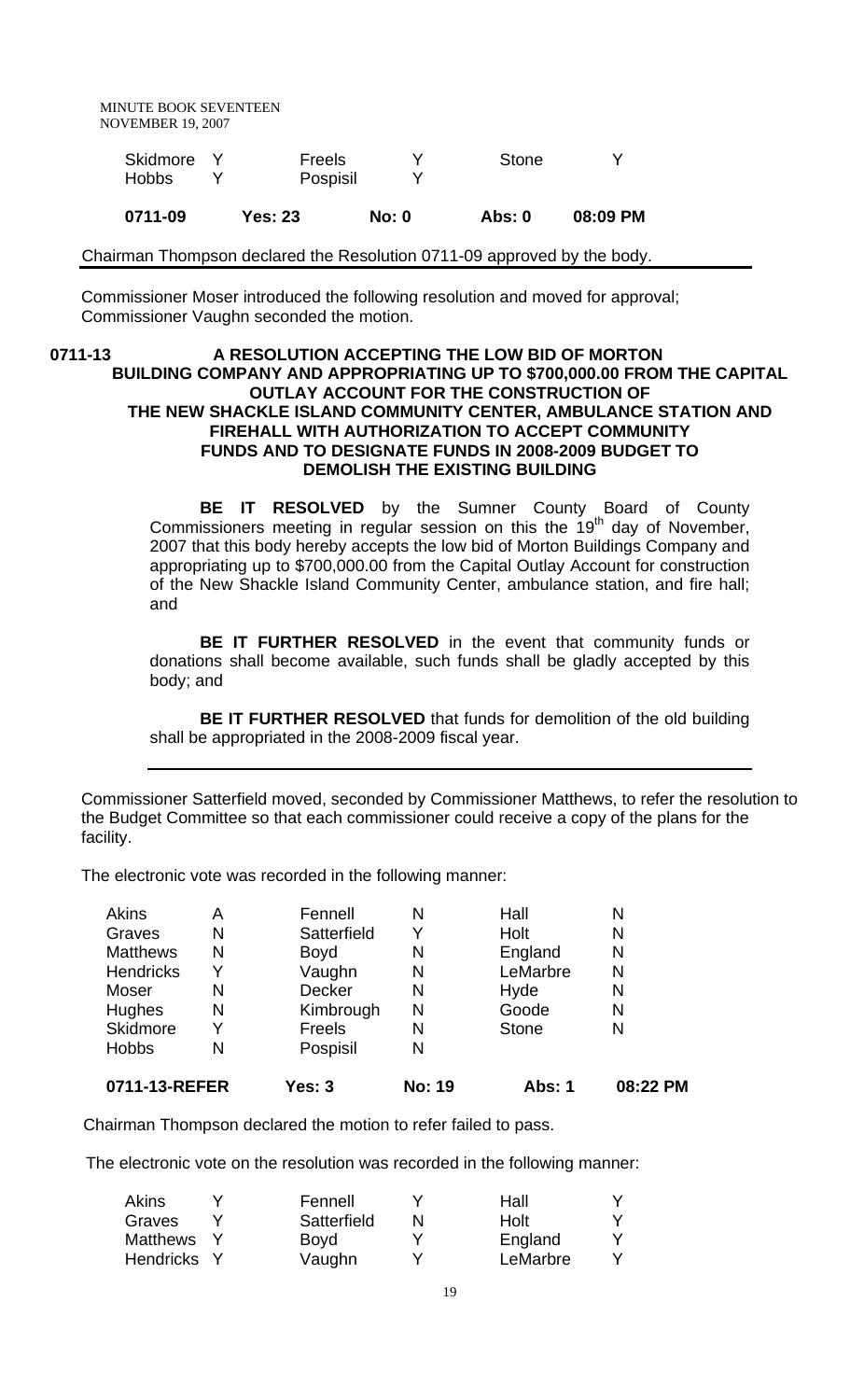| 0711-13      | <b>Yes: 22</b> | <b>No: 1</b> | Abs: 0       | 08:22 PM |
|--------------|----------------|--------------|--------------|----------|
| <b>Hobbs</b> | Pospisil       |              |              |          |
| Skidmore     | Freels         |              | <b>Stone</b> |          |
| Hughes       |                | Kimbrough    | Goode        | v        |
| Moser        | <b>Decker</b>  |              | Hyde         |          |

Chairman Thompson declared the Resolution 0711-13 approved by the body.

# **WAIVER OF PENALTY AND INTEREST BRIAN FLANARY**

\_\_\_\_\_\_\_\_\_\_\_\_\_\_\_\_\_\_\_\_\_\_\_\_\_\_\_\_\_\_\_\_\_\_\_\_\_\_\_\_\_\_\_\_\_\_\_\_\_\_\_\_\_\_\_\_\_\_\_\_\_\_\_\_\_\_\_\_\_

Commissioner Moser brought forth the matter of waiver of penalty and interest for Brian Flanary in the amount of \$921.79. The Commission took action to approve the matter in the October 15 meeting. County Law Director Leah Dennen stated that legal ramifications were possible given prior action by the Commission.

Commissioner England moved, seconded by Commissioner Hobbs, to refer the matter until Clerk and Master Brenda Page can speak to the Commission.

The electronic vote was recorded in the following manner:

| Akins            |   |                | Fennell      |              |   | Hall          | Α        |
|------------------|---|----------------|--------------|--------------|---|---------------|----------|
| Graves           |   |                | Satterfield  |              | Y | Holt          | Y        |
| <b>Matthews</b>  | N |                | <b>Boyd</b>  |              | Y | England       | Y        |
| <b>Hendricks</b> |   |                | Vaughn       |              |   | LeMarbre      | Y        |
| Moser            | A |                | Decker       |              | Y | Hyde          | Y        |
| <b>Hughes</b>    |   |                | Kimbrough    |              | Α | Goode         | Y        |
| Skidmore         |   |                | <b>Stone</b> |              |   | <b>Hobbs</b>  | v        |
| Pospisil         |   |                |              |              |   |               |          |
| <b>REFER</b>     |   | <b>Yes: 18</b> |              | <b>No: 1</b> |   | <b>Abs: 3</b> | 08:31 PM |

Chairman Thompson declared the motion to refer approved by the body.

#### **CONSENT AGENDA**

\_\_\_\_\_\_\_\_\_\_\_\_\_\_\_\_\_\_\_\_\_\_\_\_\_\_\_\_\_\_\_\_\_\_\_\_\_\_\_\_\_\_\_\_\_\_\_\_\_\_\_\_\_\_\_\_\_\_\_\_\_\_\_\_\_\_\_\_\_\_\_

Commissioner Moser introduced the following resolution and moved for approval; Commissioner Vaughn seconded the motion.

### **0711-10 A RESOLUTION APPROPRIATING \$150,000.00 FROM THE DEBT SERVICE CAPITAL PROJECTS ACCOUNT TO THE ARCHIVES STORAGE FACILITY**

**BE IT RESOLVED** by the Sumner County Board of County Commissioners meeting in regular session on this the 19th day of November, 2007 that this body hereby appropriates \$150,000.00 from the Debt Service Capital Projects Account (151-81102-602) to the Archives Storage Facility Account (171-91150-706-105) as shown on the attachment herewith.

\_\_\_\_\_\_\_\_\_\_\_\_\_\_\_\_\_\_\_\_\_\_\_\_\_\_\_\_\_\_\_\_\_\_\_\_\_\_\_\_\_\_\_\_\_\_\_\_\_\_\_\_\_\_\_\_\_\_\_\_\_\_\_\_

#### **0711-11 A RESOLUTION APPROPRIATING \$17,754.00 AS PASS THRU FUNDS FROM THE ELMER HINTON MEMORIAL LIBRARY FUND RESERVE ACCOUNT TO THE GRANT ACCOUNT**

**BE IT RESOLVED** by the Sumner County Board of County Commissioners meeting in regular session on this the 19<sup>th</sup> day of November, 2007 that this body hereby appropriates \$17,754.00 from the Elmer Hinton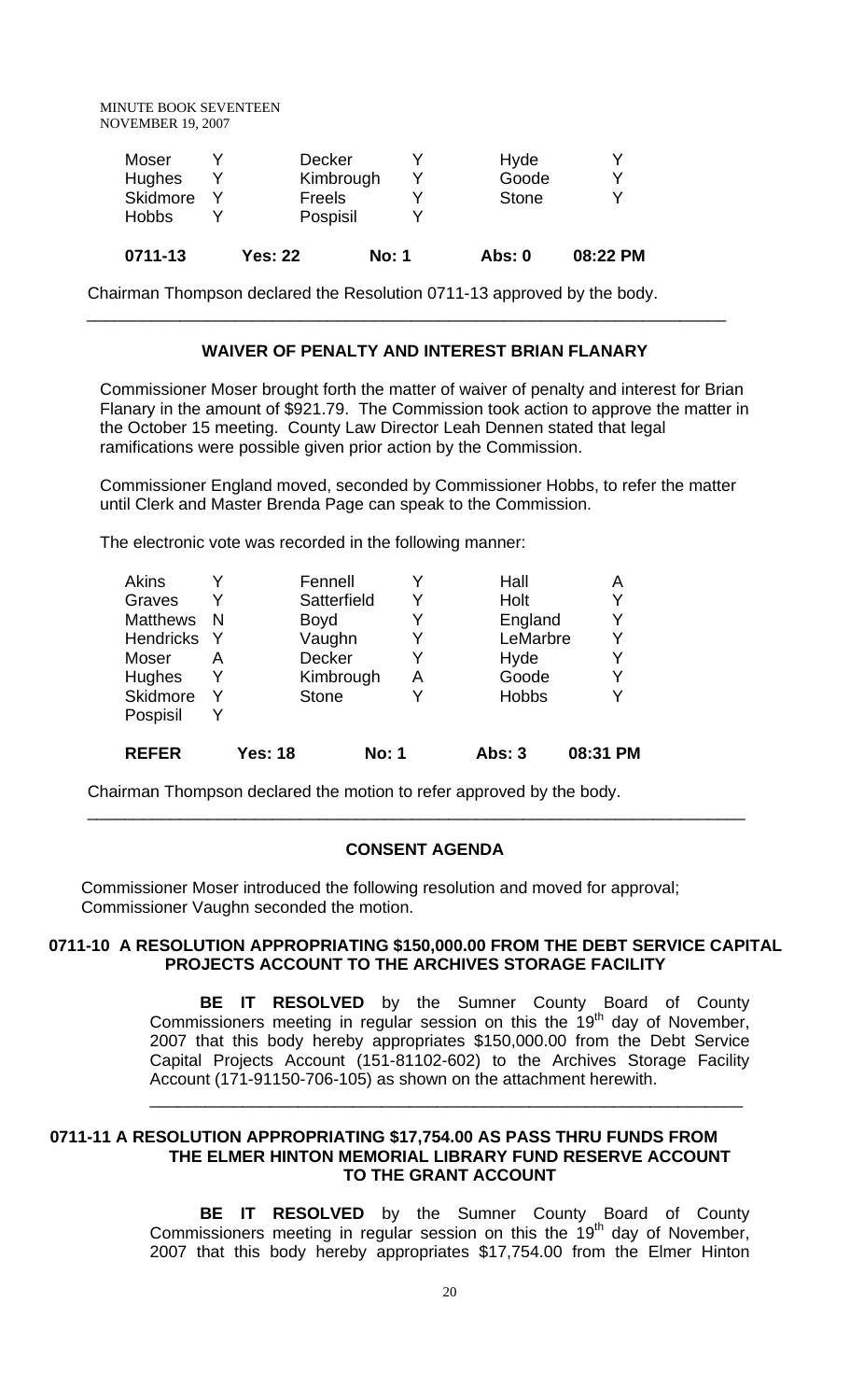Memorial Library Fund Reserve Account (101-35113) to the Grant Account (56500-799-103) as shown on the attachments herewith.

\_\_\_\_\_\_\_\_\_\_\_\_\_\_\_\_\_\_\_\_\_\_\_\_\_\_\_\_\_\_\_\_\_\_\_\_\_\_\_\_\_\_\_\_\_\_\_\_\_\_\_\_\_\_\_\_\_\_\_\_\_\_\_\_

# **0711-12 A RESOLUTION APPROPRIATING \$11,429.94 AS PASS THRU FUNDS FROM THE OTHER LOCAL REVENUE ACCOUNT TO VARIOUS ACCOUNTS WITHIN THE OFFICE OF THE EMERGENCY MEDICAL SERVICES**

**BE IT RESOLVED** by the Sumner County Board of County Commissioners meeting in regular session on this the  $19<sup>th</sup>$  day of November, 2007 that this body hereby appropriates \$11,429.94 as pass thru funds from the Other Local Revenue Account (44990) to various accounts within the Office of Emergency Medical Services as shown on the attachments herewith.

# **0711-14 A RESOLUTION APPROPRIATING \$2,618,628.00 FROM THE DEBT SERVICE FUND RESERVE ACCOUNT TO THE PRINCIPAL ON SCHOOL BONDS ACCOUNT**

**BE IT RESOLVED** by the Sumner County Board of County Commissioners meeting in regular session on this the  $19<sup>th</sup>$  day of November, 2007 that this body hereby appropriates \$2,618,628.00 from the Debt Service Fund Reserve Account (151-39000) to the Principal on the School Bond Account (151-81302-602) to cover principal requirement on the new bond issue as shown on the attachment herewith.

### 0711-15 A RESOLUTION ACCEPTING THE SALE OF THE **CARSON STREET PROPERTY FOR DELINQUENT TAXES**

**BE IT RESOLVED** by the Sumner County Board of County Commissioners meeting in regular session on this the  $19<sup>th</sup>$  day of November, 2007 that this body hereby accepts the sale of the Carson Street property for delinquent taxes as shown on the attachment herewith.

# **CARSON STREET PROPERTY**

# **Carson Street (Map 113J-D-014.00) – Gallatin City Limits**

 Appraisal value: \$38,200.00 (see attached Property Assessment Data) Highest Bid: \$7,000.00 + one-half of publication cost – Habitat For Humanity of Sumner County No taxes paid since 1996 (County) 1997 (City) 1997 – 2007 County Taxes (as of  $12/07$ ) = \$4,800.98 1996, 1998 – 2007 City of Gallatin Taxes (12/07) = \$3,329.02 Total unpaid taxes (December 2007 figures) =  $$8,130.00$ Pro rata bid amount-County Taxes  $(59.053%) =$ \$4,133.71 Pro rata bid amount-Gallatin Taxes  $(40.947%) =$  \$ 2,833.29 Total bid applied to taxes  $=$   $$7,000.00$ Amount of taxes to be written of f-County  $=$  \$667.27 Amount of taxes to be written off-City of Gallatin  $=$  \$462.73 Due from Habitat For Humanity – High Bid \$7,000.00 One-half of Publication Costs (Reimbursed to County) 189.50 \$7,189.50